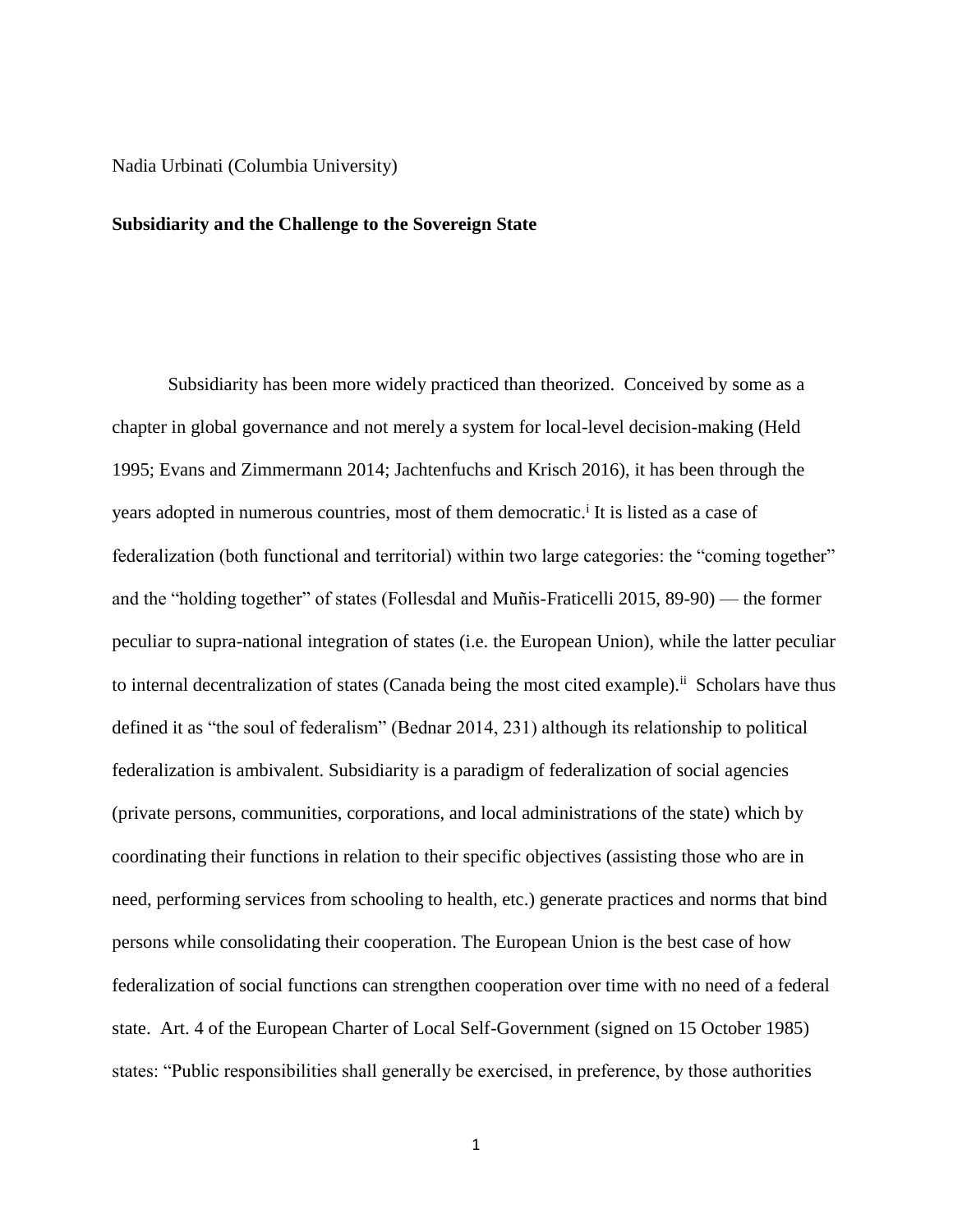that are closer to the citizen. Allocation of responsibility to another authority should weigh up the extent and nature of the task and requirements of efficiency and economy." The EU is also an interesting illustration of the conundrum of subsidiarity, which on the one hand, cultivates the ambition of perfecting a radical process of legal pluralism (Muniz-Fraticelli 2014, Introduction and Chapter 3; Cohen 2012b, 381) but on the other, provokes an expansion of the role of the central administrative powers because its "multiple criteria for allocating functions" can create disagreements they are unable to resolve (Jachtenfuchs and Krisch 2016, 6; Follesdal 1998). The EU helps us test this conundrum, as it proves that subsidiarity can be controlled in its radical consequences by being hierarchically subordinated to a system of rights, and can thus foster regulatory union without the need of a super-national federal state and full-fledged democracy.

Launched in 1931 within neo-Thomism as a polemical category against a totalizing state and the template of a future vision of constitutional democracy that would reshape the political order after WWII, subsidiarity has become a sophisticated chapter in the global phenomenon of governance. Its success has accompanied the shrinking of the welfare state (particularly in its social-democratic form), the gradual lessening of the power of lawmaking and the expansion of the prerogatives of administration (bureaucracies) and justice (the courts). As Julien Barroche writes (2012, 566), subsidiarity has contributed to reorienting our thinking beyond sovereignty as the site and form of the legitimate authorizing power to make decisions to the holding together of the several different functions that compose a collective of ascending layers of administration by social sub-units, within various contexts and on specific issues; this baroque architecture can be given the name of *fédéralisme d'éxecution*.

Today, subsidiarity is praised for several concurrent reasons: for expanding the liberty of society from state interference in the distribution of economic, social, and symbolic resources;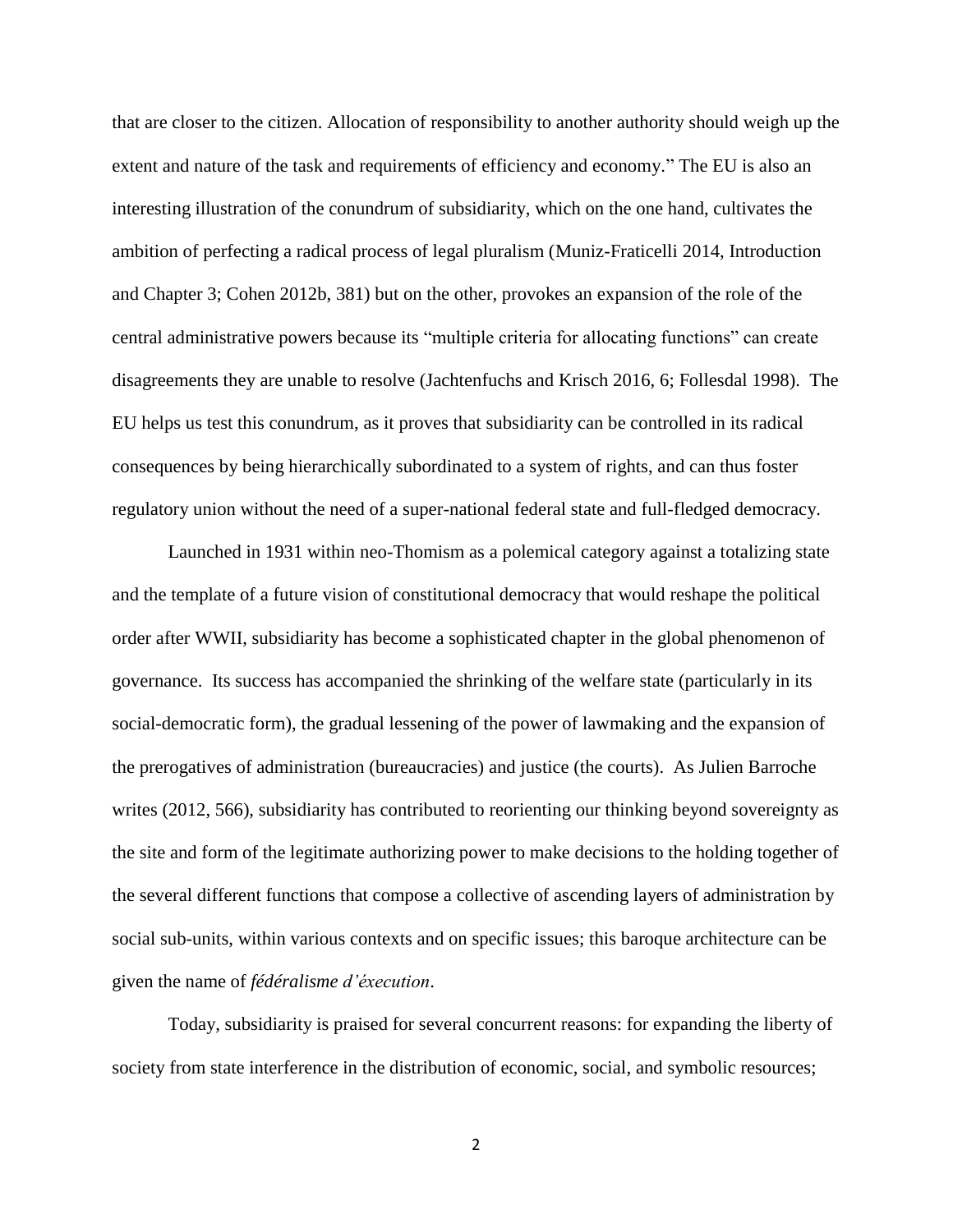for making justice a project of valorization of social diversity and pluralism; for reducing the role of parliaments and their unavoidable partisan interests and exalting local "mores" as a viable strategy for strengthening social harmony in multiethnic and multicultural societies; finally, for educating feelings of solidarity, responsibility, and charity by encouraging persons' direct participation in performing social tasks (Bermann 1994). As one of its supporters wrote, subsidiarity "limits all social bodies (the state included) at the same very time it strengthens and legitimates them. It restrains [the state's] intervention and yet asks for [the state's] assistance. It expresses a vision of the role of the superior [state's] structures that is both positive and negative and much broader than that which competes with the individual" (Carozza 2006, 234).

In this chapter I will analyze the paradigm of subsidiarity in its main principles and problems within the European context, and present it as a process of social federalization whose success is in and by itself a challenge to the sovereign state-form, and particularly its social functions. I propose we think of subsidiarity as part of a struggle that opposes the pluralist paradigm of social communities against the bipolar paradigm of individual-citizen/state that constitutes the undivided core of political sovereignty (Cassese 2001, 602). The implications of this project promise to be enormous: "As in the European Union," a subsidiarity's strongest supporter writes, "so in international law subsidiarity can be understood to be a conceptual alternative to the comparatively empty and unhelpful idea of state sovereignty (Carozza 2003, 40). In what follows, I will reconstruct the philosophical roots of this process and argue they are to be found in the early modern ambition of a self-governed society that can mediate the general principle of human dignity with the factual conditions in which dignity can be fulfilled. This ambition was and is shared by diverse traditions, religious and secular, and intersects various national experiences (Follesdal 1998). To make sense of the contemporary process of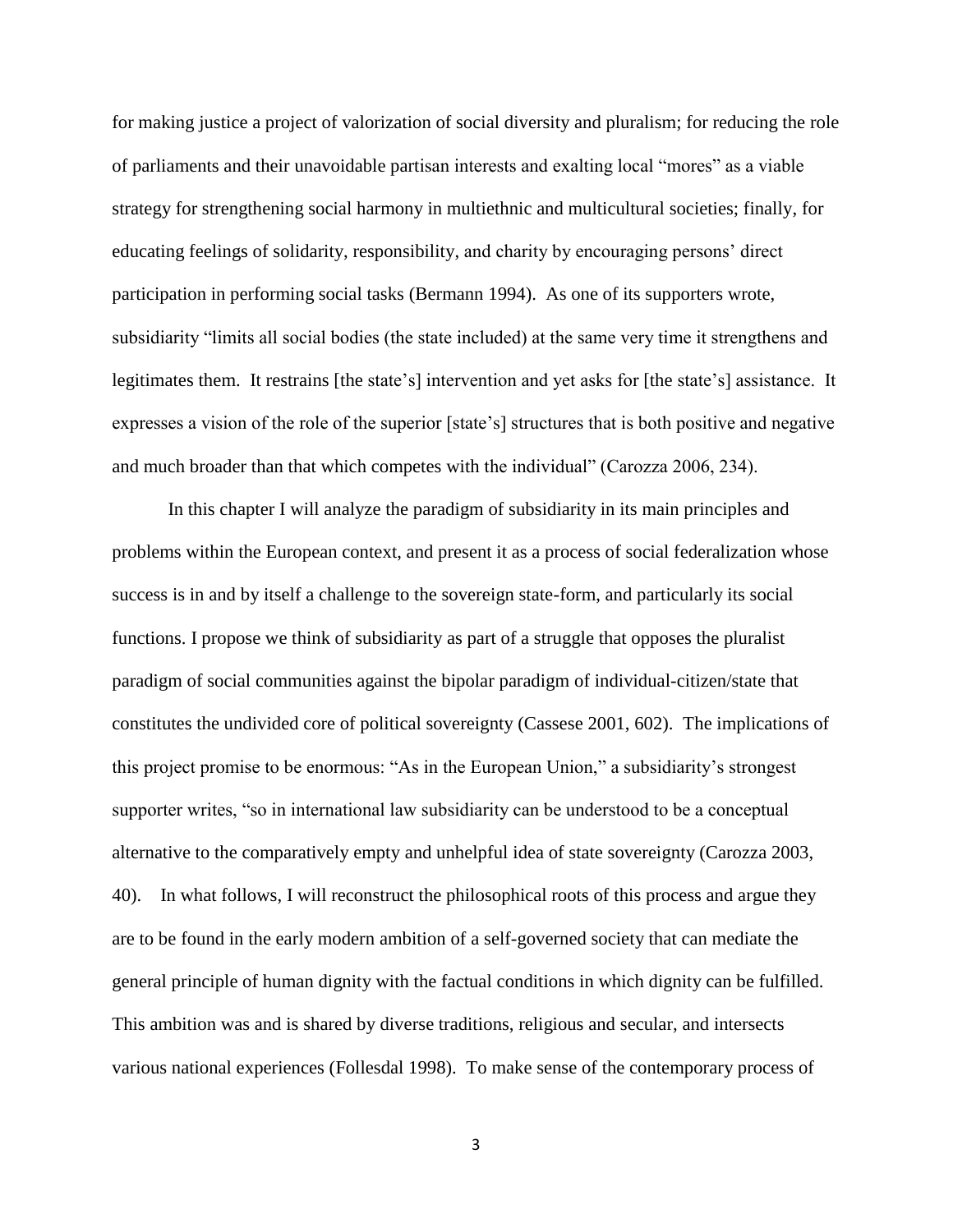subsidiarity, I will go back and forth from past to present because subsidiarity's main religious roots are in Reformed Christianity (Johannes Althusius) and in Catholic Christianity (19th and 20<sup>th</sup> century neo-Thomism), the protagonists of the clash of religion against secular authorities, both at the time of the formation of the territorial sovereign states, in the post-medieval age, and at the time of the formation of the liberal state, after the French revolution. In the revival of those ancient roots we find the seeds of the above mentioned conundrum of subsidiarity, as a process that can take us either toward a radical pluralism and a divided sovereignty, or toward the strengthening of an administrative authority in the attempt to limit that radical pluralism.

Some additional introductory points are needed to clarify the political milieu of subsidiarity. As has been said, subsidiarity belongs in the genre of federation but does not consist in a form of state federation; its center is society, in relation to which the state should play an auxiliary function. Its conflicting relationship with the state-form is the factor that bridges subsidiarity's ostensibly opposite ideological traditions, such as liberalism and Catholicism. Thus claiming the priority of the social and contesting the principle of political sovereignty do not cause contemporary subsidiarity to recover a pre-modern kind of federalism. As a matter of fact, subsidiarity was not theorized in the age of the disintegration of the medieval order, but when the sovereign state was already an existing reality. Although its inspiring principles are ideally rooted in the corporate, pluralist and unequal societies that inhabited the cosmopolitan-imperial order of the Middle Age, subsidiarity is truly modern, defined and perfected in the golden age of sovereignty, not before. It consolidated along with the nation-state, when the latter endorsed a constitutional form of government that was based on electoral consent and public opinion, and whose prerogatives were limited by the declaration of rights. Subsidiarity is as modern as its rival, tied to it as its negative other.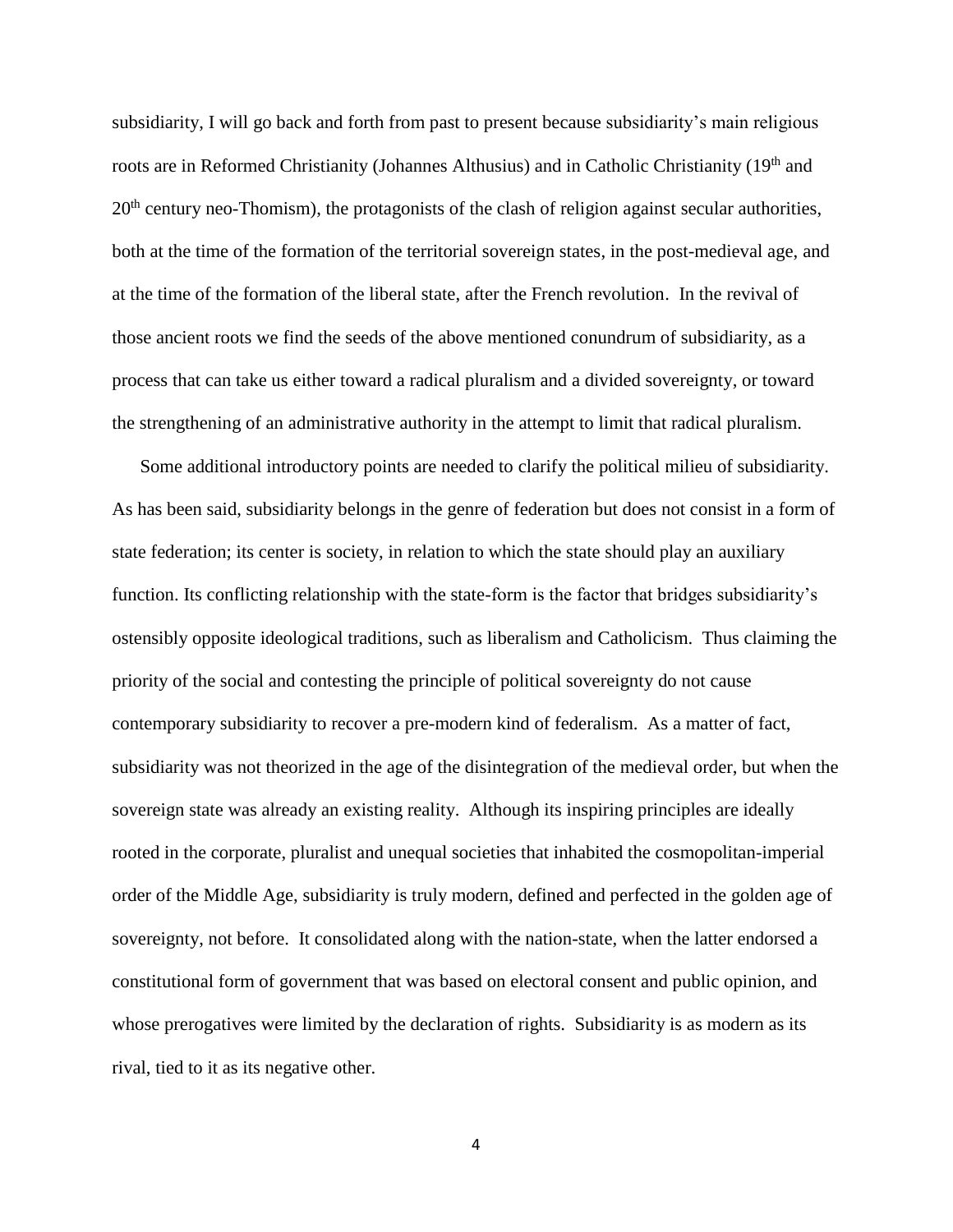## *The Priority of the Social*

Subsidiarity does not denote a political order. It is a relational practice that is parasitical on and presumes the existence of a jurisdictional authority that it wants to contain, not fully overcome. Let us illustrate its structural dynamic in its relationship to social sub-units and the state. The term subsidiarity comes from military vocabulary. It was used in the late Roman Empire to denote the subsidiary troops (*subsidiarii*) or troops of reserve (*prima acies*) that did not serve on regular bases and at ordinary times but only in exceptional circumstances, when there was a need for supplementary forces. When used during war, these troops worked as "reinforcements" and when used in peace time, they were used as "reserves." In both cases they were secondary and accessory (in relation to the official ones), and supplementary and complementary (thus useful and actually necessary). In today's practice of subsidiarity, the public seems to play the role of *subsidium* as a troop of reserve in relation to the regular forces, which are the social or local or private or non-state actors. The norm and the exception follow a new hierarchy of values in which social and local communities come first, and the harmonious integration of their diverse functions is the desired consequence that the state should help to achieve.

Subsidiarity presumes a *vertical* relationship between "superior" and "inferior" institutional levels that it regulates in view of achieving an optimal hierarchical order in which the "inferior" becomes progressively more autonomous and the "superior" retains only the traditional sovereign's function of security and coercion. Verticality intersects with a *horizontal* scheme of integration among the various social actors; this makes subsidiarity a chapter in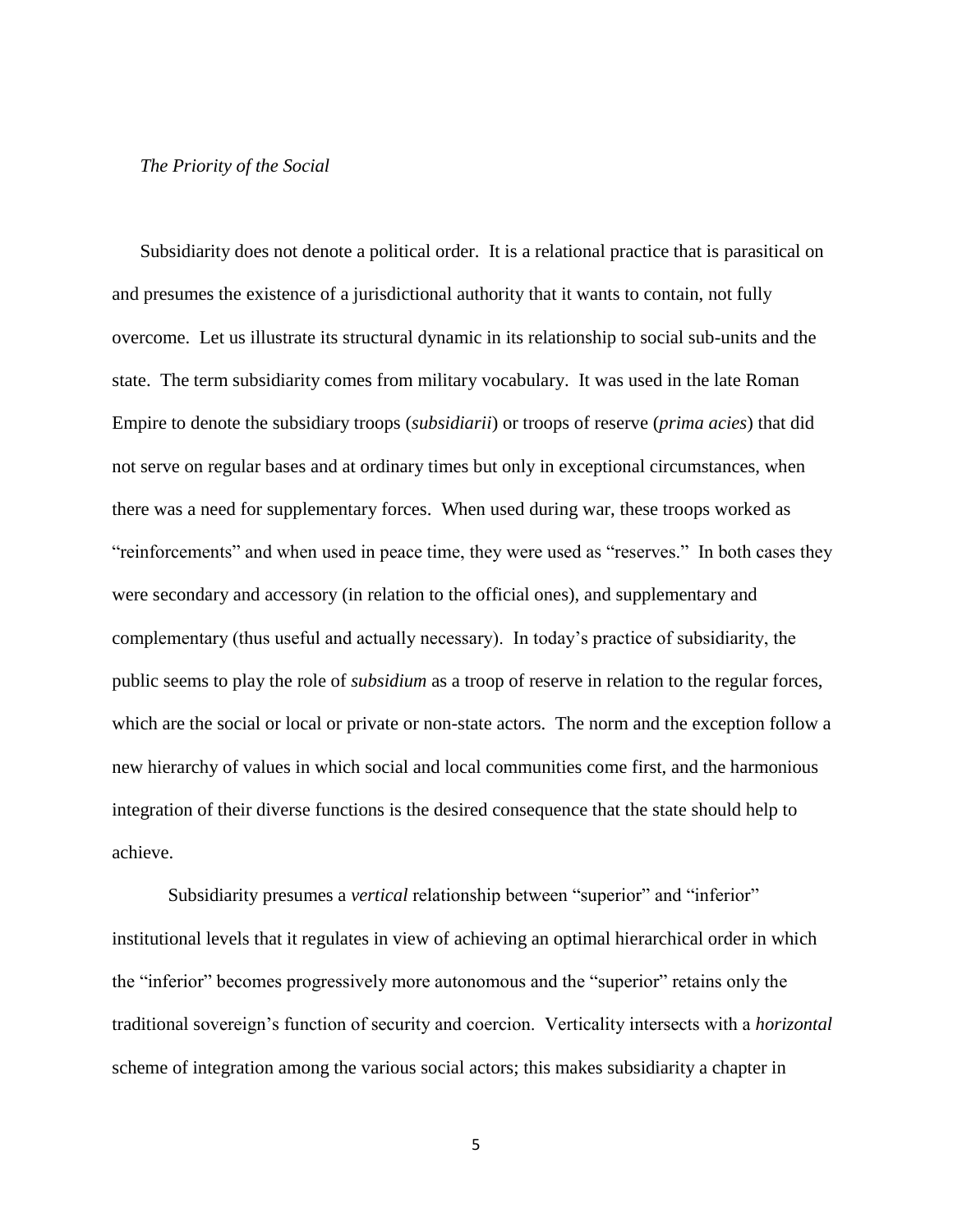democratic organization as it presumes self-responsibility and the inclusion of voluntary actors in the performing of the decided social tasks (this was also the doctrinal pillar of the European democratic Christian parties post-WWII) (Barroche 2012, 31). Vertical and horizontal relations are obtained by means of two strategies that the state must adopt -- one *negative* and one *positive*. Subsidiarity orders the state never to intervene in the place of the social groups or communities when the latter can act by themselves, and to intervene only when they are shown to be incapable of fulfilling their own task.

Self-help and the duty toward the community are the guidelines of *subsidium* while charity and care are the ethical motivations, Christian in character, from which subsidiarity derives its moral justification. State non-intervention and non-interference is the *sine qua non* condition for the "inferior" levels not to be destroyed by the "superior" ones; hence the instruction to the state to intervene only after verifying the actual capabilities of the sub-units and to orient its decision in view of preserving and strengthening them. Subsidiarity's norm and primary goal is the care of the social agents; the state plays an essentially instrumental and auxiliary function.

The valuation of what is "inferior" and what is "superior"— in fact the implications of the priority of the social — depends on the two subsidiary's qualifying criteria of *proximity* (of the agent(s) to given problems or needs and the people bearing them) and *self-responsib*ility (of the agents toward their primary and closer community first).<sup>iii</sup> Take for instance the case of the Catholic argument according to which the value that justifies subsidiarity resides in "the good" it protects and promotes, namely, the persons' responsibility toward the communities to which they belong, and in particular the life of those ethical communities – the family and the parish- without which persons cannot pursue the good life as the Church commands. When translated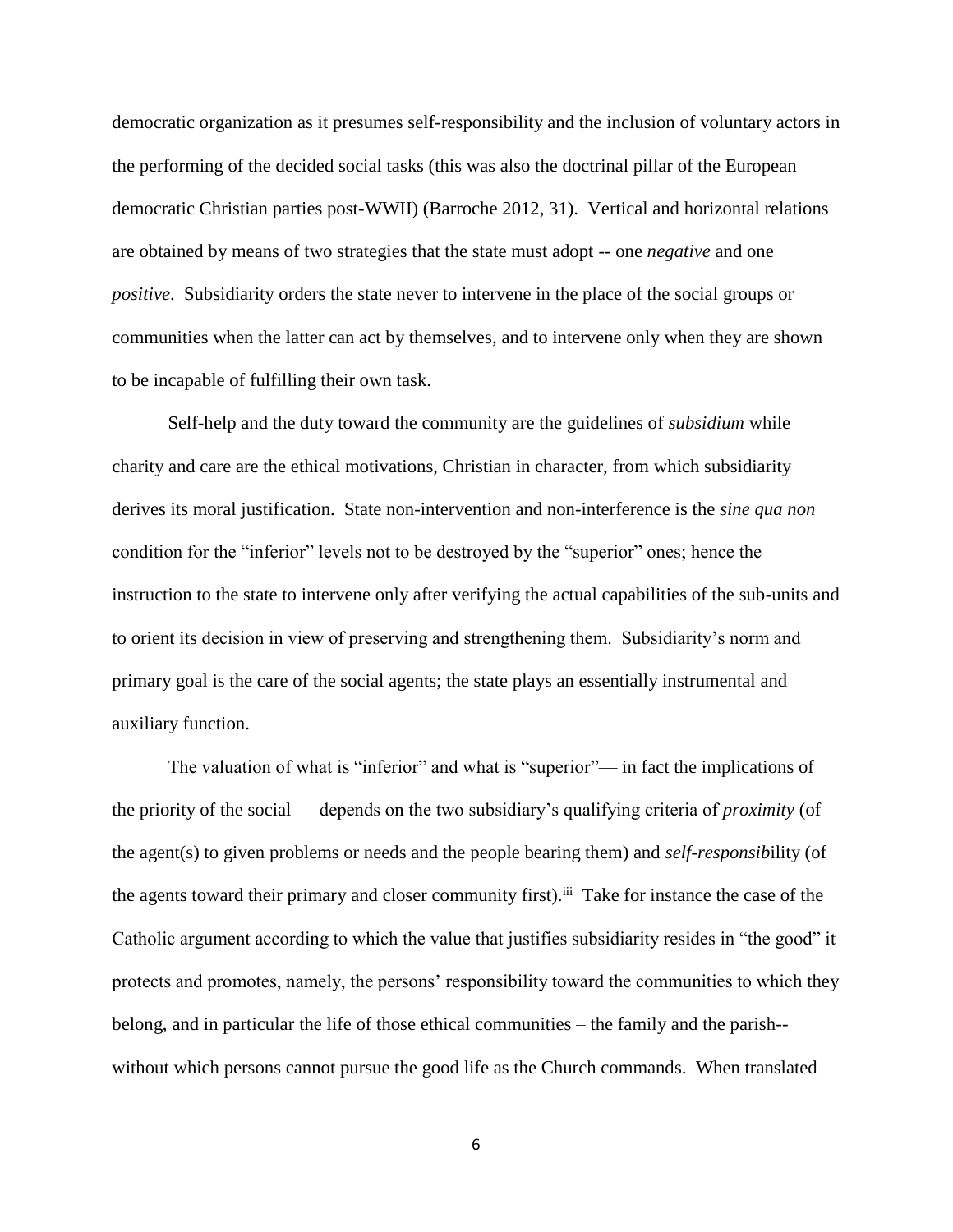into subsidiarity policy, the protection of the family entails that the state is required to provide for family allowances or to supplement inadequate family living wages but not to endorse policies of job opportunities for women as the social-democratic welfare state does. The state is not supposed to ensure "the family justice but to increase its [family's] responsibility and independence" from the public. A good social policy should aim not at substituting for the family in its care and educational roles but at making its duties easy to perform by spouses and parents (Fogarty 1957:50; Nuzzo 2015, Part II).

It thus appears that subsidiarity is not inspired by equal rights and the distribution of equal opportunity, which are actually held responsible for corroding social communities and individual corporate responsibility (Kersbergen 1995, chap. 8). Its motivational engine is personal dignity, which is not identical to equality of individual rights (Moyn 2015), and its model of social justice does not overlap with T.H. Marshall's, in which citizenship rests on the "reconciliation of liberty and equality … egalitarian possibilities of politics in correcting the inequalities produced by the market without decisively disrupting the freedom of the individual" (Kersbergen 1995, 180). Subsidiarity requires state intervention "only to the extent that the organic and natural order of society is restored by providing relief for poverty or by recreating solidarity – or rather harmony—between various social groups" (Ibid.).

The subsidiarity principle of protecting social sub-units from state interference lacks, however, normative legitimacy; its goal is adopting prudential politics for protecting the existing (*status quo*) arrangements of social power within the given communities. In its genuine structure, subsidiarity's paradigm of social federalization can display potentially dramatic (and worrisome) implications if we consider that its plan is that of inducing the state to devolve portions of its political and social functions to sub-units. Its ambiguity emerges whenever we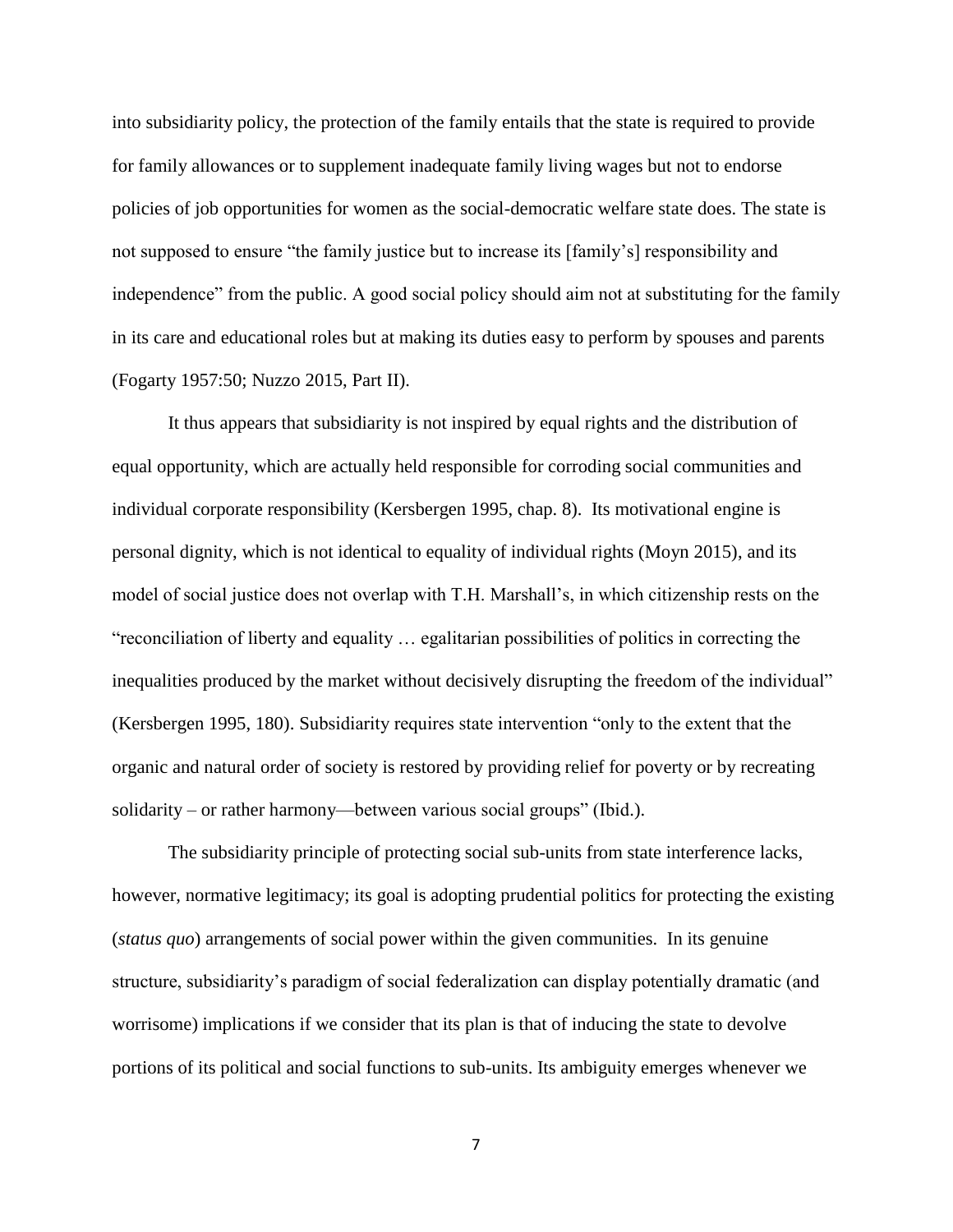consider the standards for legitimate associations and the way disagreements and contestations with the state over the allocation of resources and the fulfillment of social functions are resolved. Subsidiarity's supporters are less worried, though, and believe that by rejecting the bipolar sovereign paradigm individual/state, subsidiarity can actually be in a better position to reconcile universal values (like liberty, equality, and rights) with cultural diversity (Carrozza 2006). It would thus seem that its attentiveness to the actual social conditions makes subsidiarity better equipped to govern social pluralism than the sovereign state with its abstract rights because of the former's inherent tendency to accommodate empirical cases and suggest policies that are functional to the preservation of the "inferior" entities. Yet compromising on equal rights in the name of the preservation of social sub-units opens the door to legal and moral problems that can destabilize the state of right and the rule of law. Within this context, the EU's corrective has been a crucial step in redirecting subsidiarity toward liberal and democratic constitutionalism. As we shall see, the EU's several treaties make clear that subsidiarity must be subjected to the guarantee of rights that both the member-states and the European court have to ensure (Jachtenfuchs and Krisch 2016, 8). Precisely because of its internal lack of legitimacy, subsidiarity tends to produce an expansion of judicial or quasi-judicial (read bureaucratic) fora.

#### *Liberty, Equality and Pluralism*

Subsidiarity is essentially a claim of liberty and pluralism, not equality. This makes its relation to liberalism and democracy possible, but ambiguous and problematic. Concerning its relation to liberalism, we have to consider that subsidiarity embodies two readings of liberty that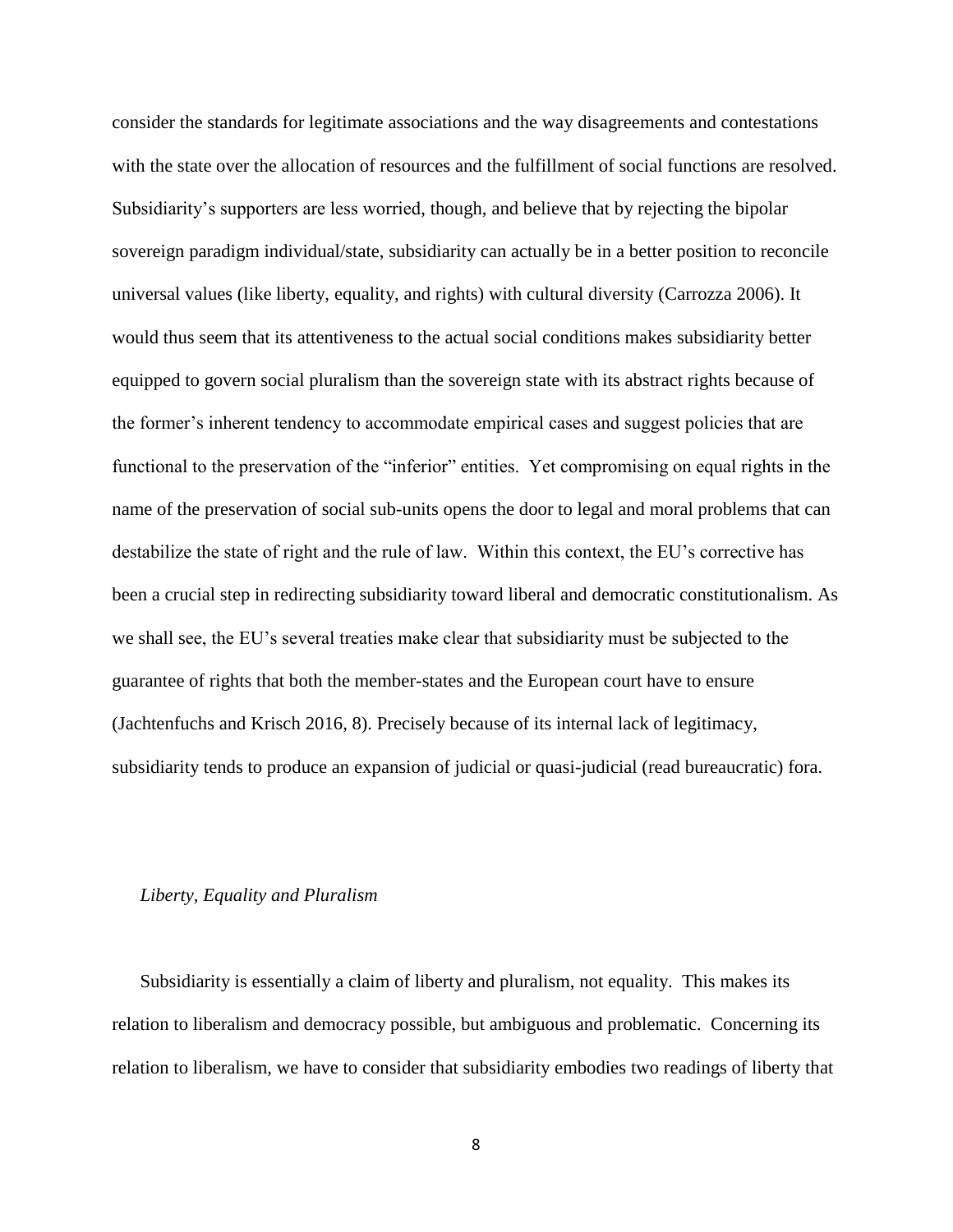can find a natural home in liberalism and liberal republicanism: liberty as non-interference and liberty as non-domination. They spring from the principle of self-responsibility, yet are predicated on social sub-units or communities, not "abstract" individuals - subsidiarity is imbued with an anti-individualistic philosophy and its faithfulness to individual rights is shaky. Nonetheless it can play a function that economic liberalism would not dislike, as the negative liberty of social sub-units translates quite naturally into a containment of the welfare state. It is correct to say that subsidiarity sets the conditions for an alliance between economic liberalism and religious groups (Christian and Catholic in particular) on issues that are connected to the devolution of state authority's social functions, the expansion of private and social charity, and the reward of corporate philanthropy and compassionate solidarity (Millon-Delson 1992, 8). Distant as to their founding principles, Christianity and liberalism are close in their unfriendliness to the state and the ambition of politics to claim a superior authority over religion and economic interests.

When we move to democracy we see that, because of its preference for diversity rather than unity, subsidiarity has been frequently and enthusiastically identified with a quest for more substantive democracy and for this reason has attracted supporters in participatory democracy (Bednar 2014). Its early admirers in the 1980s welcomed subsidiarity as a *democratic constitutionalization of society* that would actualize the promises of extending democracy beyond the state, enhancing decentralization, and strengthening local communities and civil associations over delegation and state institutions (Cotturri 1986). The recognition of subsidiarity by the European Charter of Local Self-Government reinforced that democratic hope: "Local authorities, acting within the limits of the law, are to be able to regulate and manage public affairs under their own responsibility in the interests of the local population."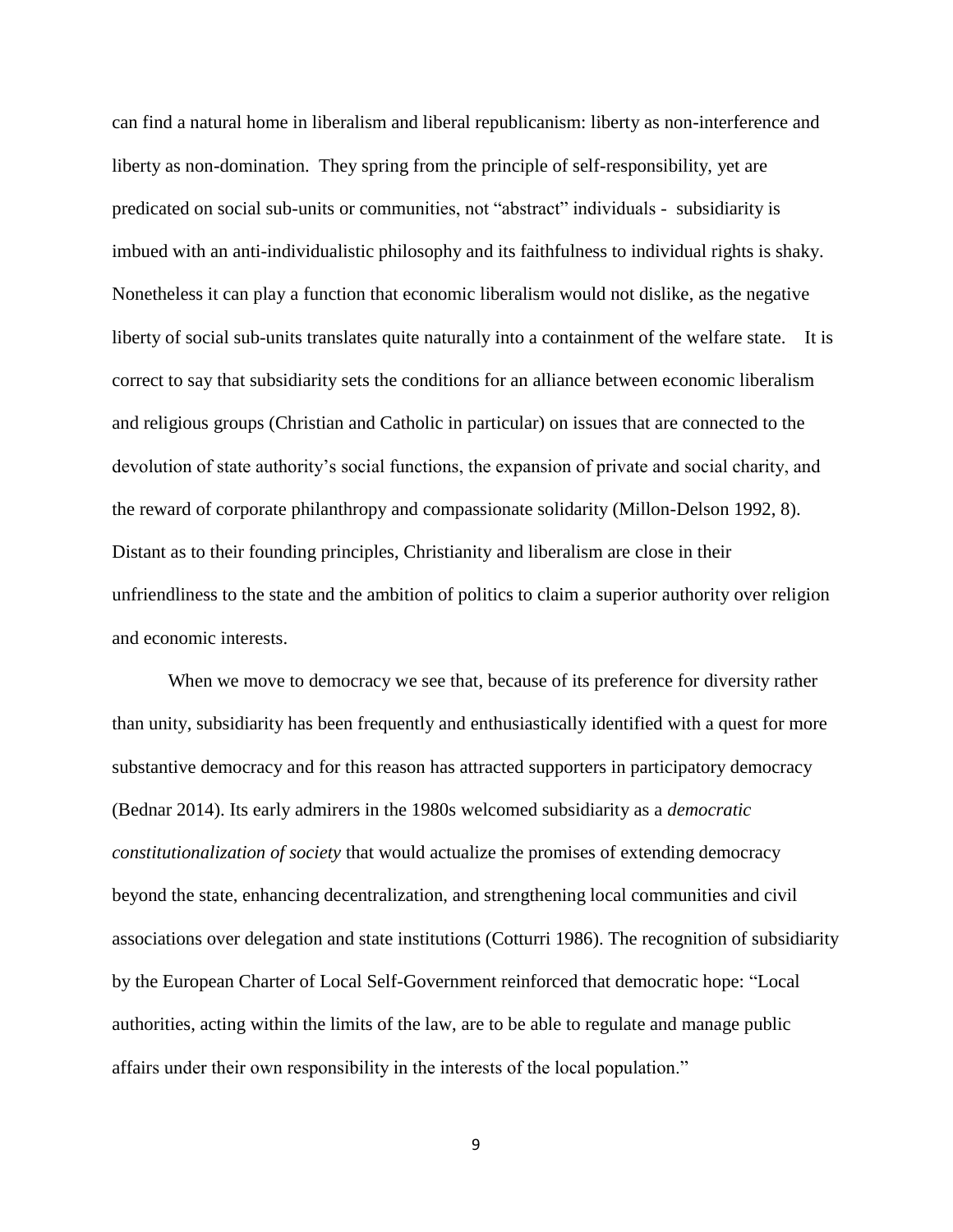Yet things are surely more complex, because although subsidiarity may claim faithfulness to democratic principles as it treasures the actors' voluntary engagement and direct responsibility as paramount, subsidiarity does not reward the same kind of equality as political democracy does, which is rigorously individualistic (one person/one vote) and blind to differences (at least when it distributes the basic self-governing power). As mentioned before, subsidiarity prioritizes the respect for socially diverse actors, the capabilities of the persons involved, and the contextual evaluation of their specific needs. Contrary to democratic citizens, subsidiary's persons are not presumed equal in their social powers and responsibility, while their functional differences are assumed as a good to be preserved also when they entail individuals' unequal contribution to the functions that communities ask for and reward.

The final issue to be analyzed is pluralism, a pillar of subsidiarity that issues from the principles of proximity and self-responsibility. As with liberty and equality, subsidiarity's pluralism needs to be qualified. As has been said, vertical and horizontal relations define subsidiarity's contribution to social pluralism, in particular to horizontal and vertical pluralism. Horizontal pluralism delineates "the autonomy of the 'life circles' and encourages these 'circles not to neglect their own capacity," and vertical pluralism delineates the permission that "different spiritual families" have to follow their own ways of life within their respective groups (Kersbergen 1995, 182-83). The former affirms the priority that subsidiarity ascribes to socialunits over its members; the latter affirms the disquieting implications that this may have in relation to the principle of individual liberty and equal consideration. The relative autonomy of social organizations in the context of a pluralistic society can exist because these organizations are "glued together by a morality that is supposed to provide harmony or solidarity between the various groups" that the state assists and subsidizes (Kersbergen 1995, 182). Thus certain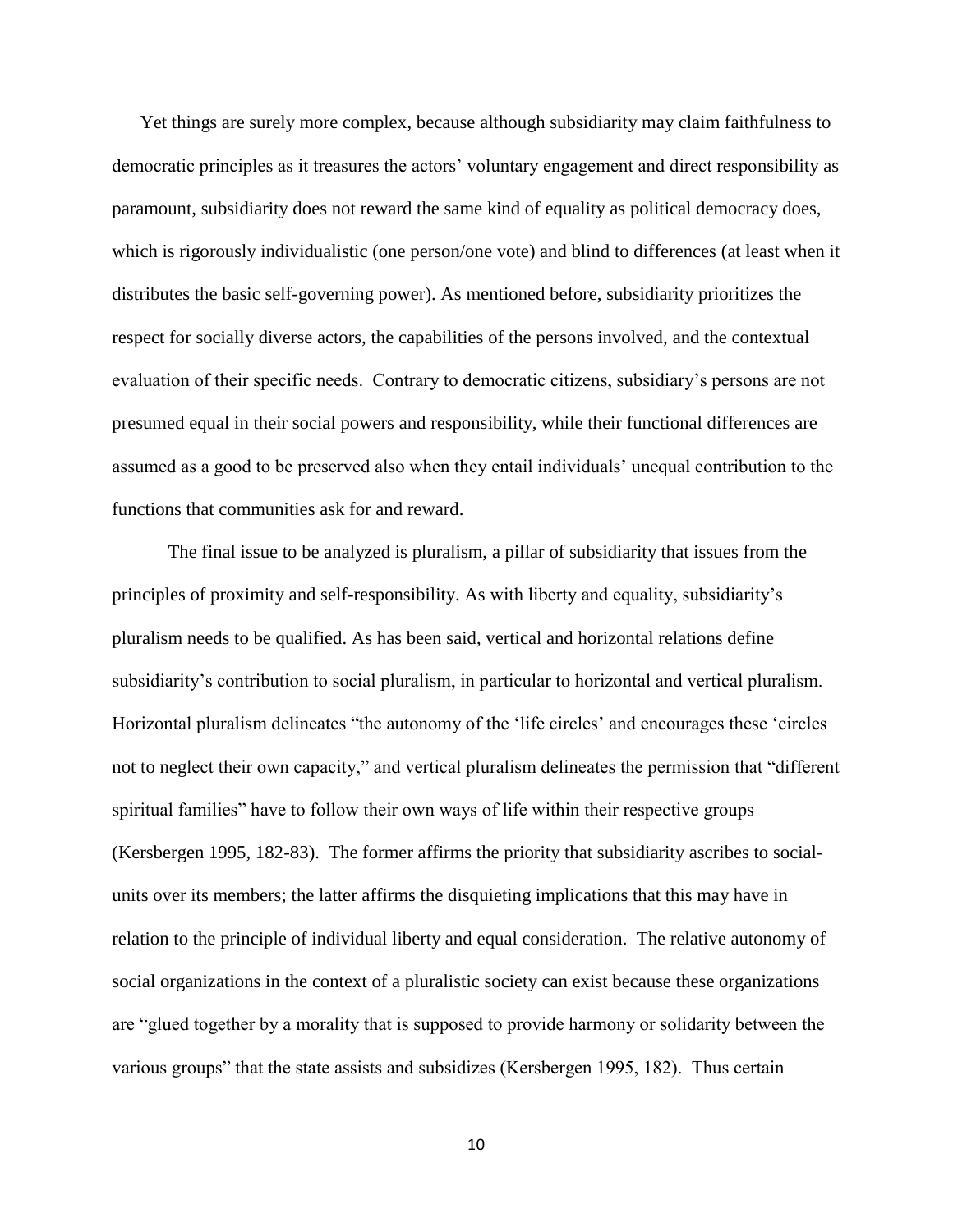homogeneity internal to groups and between them is assumed and necessary. I will return to this issue in analyzing the Catholic contribution to subsidiarity and its ethical conception of the unifying good. It is important here to observe that the value of social units' inner harmony and the value of individual liberty are not on the same footing and moreover not easily accommodated with this kind of pluralism. Just to take a classical example on liberal pluralism: James Madison's argument for liberty (Federalist 10) meets pluralism insofar as, while it recognizes the healthy tension between local power and national power, it does not however think that the life of the small unit is in itself a desirable condition for individual liberty. If groups are a contribution to liberty, it is because a central political system of institutions and legal rights guarantees that individuals are free to exit from a sub-unit and choose otherwise. Thus the pluralist offer in the free market of sub-units is the condition of liberty, not the individual's identification with one of them. Subsidiarity's primacy of social communities is not in and of itself a guarantee that rights will be protected, because pluralism does not descend from the principle of individual freedom but is predicated of a corporate society, which is the good to be protected first. Subsidiarity is not a chapter in the liberal civil society.

To conclude this section, subsidiarity's conflicting relationship to the two main constructions of modernity —the state and the individual— explains its tension with, and sometimes even explicit opposition to, the principle of state sovereignty in a constitutional liberal democracy in relation to liberty, equality, and pluralism. The relationship between social subunits (in whose name subsidiarity is claimed) and the persons that belong to them (in whose name basic rights are proclaimed) is the locus to which we should turn our attention if we want to grasp the ambiguities of subsidiarity in relation to rights and their equal enjoyment by individuals. Indeed, since its paradigm overturns the hierarchy of the political order when it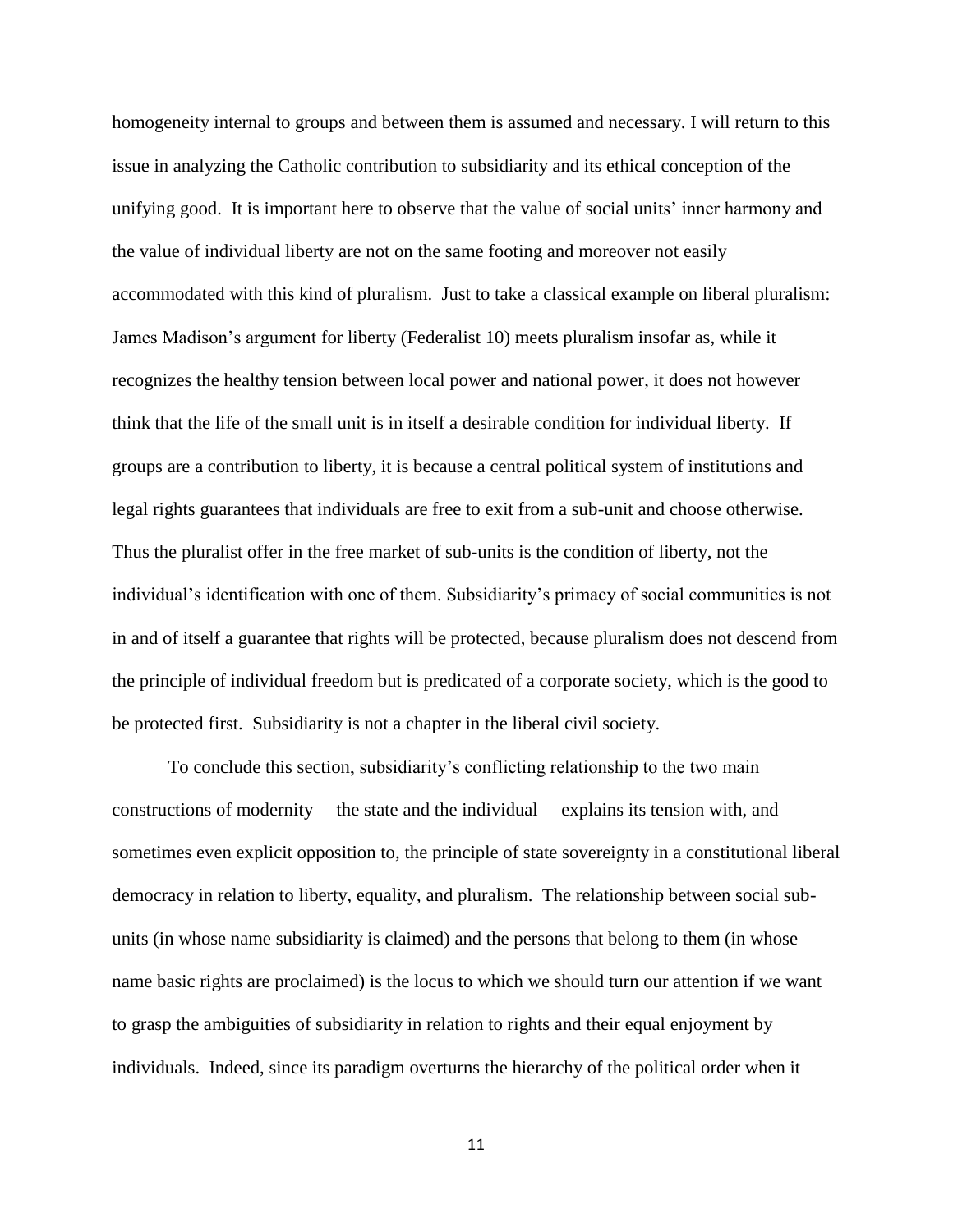claims the primacy of the social, subsidiarity is primed to highlight and exacerbate the tension between sub-units and the criterion of generality that the law proclaims in a constitutional democratic state. Social sub-units cannot be taken for granted, and when vindicating the allocation of functions and powers, they have to be screened and judged on account of the equal respect they owe to all their members. Thus, unless the state is given a superior authority in determining the boundaries internal to social groups, the latter are not in and by themselves secure enough for the individual.

This is in fine the subsidiarity paradox: either the social sub-units regulate their inner relations according to the principles of individual autonomy and equal rights, in which case they are like all other civil associations (an expression of civil society), or they are communities that in order to protect their autonomy from state interference are willing sometimes to compromise with individual rights for reason of prudence. The first case does not fit subsidiarity because it entails the acceptance of the principles of legal justice at the cost of sacrificing the primacy of all social sub-units; the second case is consistent with subsidiarity and entails the *status quo*  acceptance of social sub-units as a good to be protected and that compromising with rights can help sometime to protect. This conundrum can hardly be solved from within the paradigm of subsidiarity and brings us back once again to its ambiguous relationship to the state.

#### *A Long and a Short History: Two Models of Social Federalization*

Julien Barroche (2012, 25) proposes we see subsidiarity as the merging of the religious and the secular reactions against the "phobie de l'Ėtat." As such, subsidiarity has a long and a short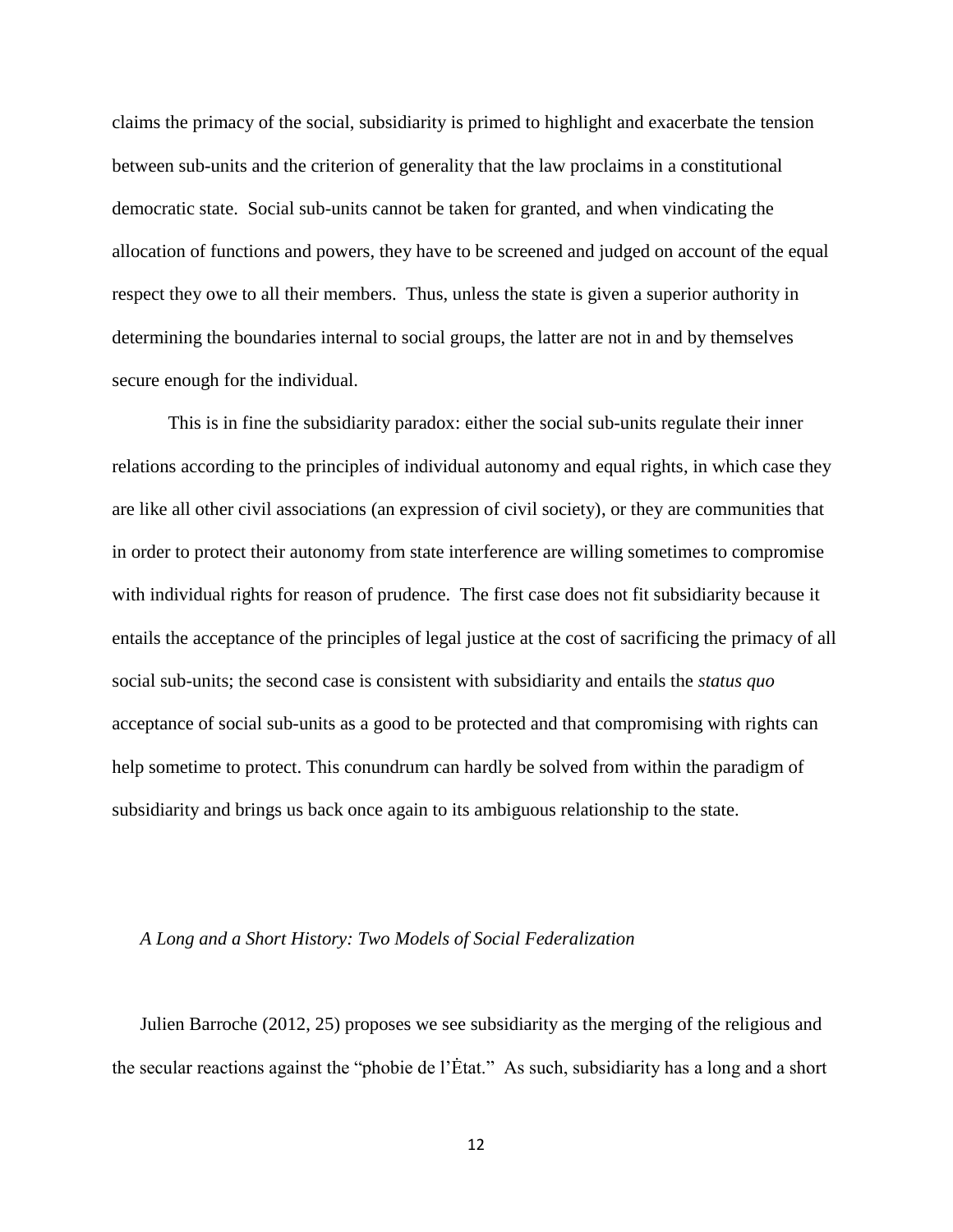history. The long history brings us back to the emergence of territorial states, which eroded the two cosmopolitan and federal institutions that since the fall of the Western Roman Empire had unified the continent, the Church of Rome and the Empire; in this context, subsidiarity is part of the various alternatives to state formation (Cohen 2012, chap. 2). The short history brings us back to the nineteenth-century construction of the nation-state and its twentieth-century democratization. In this section I will briefly discuss both histories.

In its religious genesis, subsidiarity developed along two major trajectories, one within Protestant Christianity and one within Catholic Christianity. They never ceased to inspire Europeans through the centuries, and in particular in the decades between the nation-state formation in the nineteenth century and the reaction against its totalitarian aberration in the interwar period. Let us start with the founding father of subsidiarity, Johannes Althusius, to whom we owe the first model of state organization based on pluralism of authorities and social federalization. Althusius belonged to a Christian reformed version of federalism, which was inspired by John Calvin's movement of religious and civic communities' self-determination and a federative republicanism that radiated from Geneva (Skinner 1978, I, Part 3). The re-discovery of Althusius' corporate thought in Germany after the French revolution coincided with two crucial historical conjunctures: the process of German unification (and the then unfulfilled project of political federalism as envisaged among other by Otto von Gierke, who rediscovered Althusius' work) and the reaction against totalitarianism, which stirred legal and political scholars to recover Althusius' principle of liberty based on the primacy and autonomy of society over the central authority of the state (Martin Buber and Carl Friedrich).<sup>iv</sup>

Althusius' *Politica* (1603) is one of the early statements of a model of territorial unification based on *plural foedera* of communities as the basic *subsidia* for the spiritual and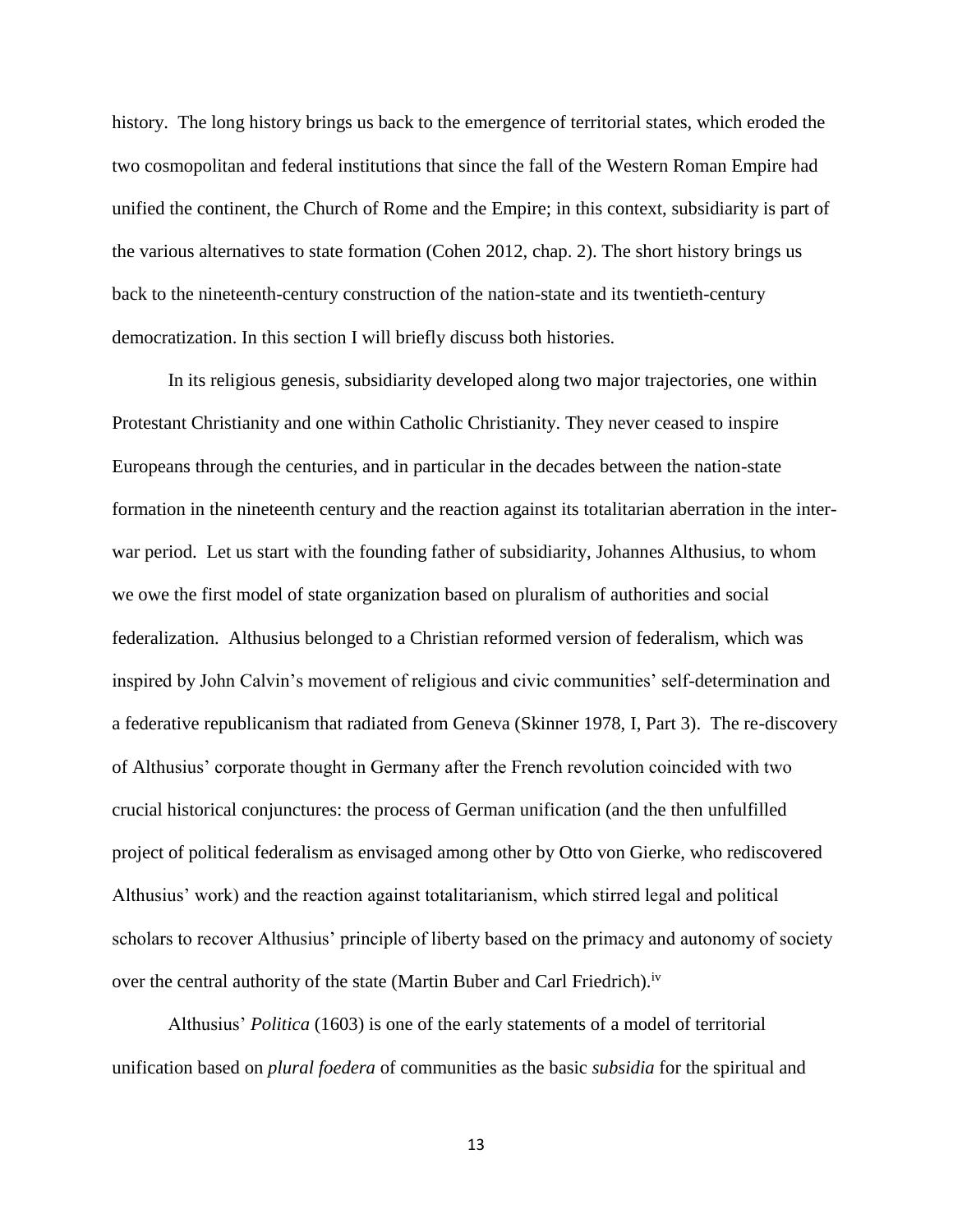material needs of the subjects. Rather than a covenant among single persons, political authority was, according to Althusius, a covenant among communities and associations, the result of which was a government whose primary function was that of *coordinating* and *securing the symbiosis* of the several kinds of corporate bodies composing society. The government had to provide for "execution and administration of (1) public duties and (2) private occupations necessary and useful to social life and symbiosis" (Althusius 1995, § 28). The goals of the political larger unit were harmony and peace, which were achieved by protecting sub-units' *status quo* and thus practicing liberty and toleration. The principle of utility justified liberty as non-interference with and toleration of the choices of the communities and the individuals by the magistrates, who regulated their decisions by "common consent" of all social units; the free exchange of services was "performed by one citizen for another," whose cooperation was the primary good to be protected  $(\S$  28 and 29). "This is done according to the manner, order, and procedure that was agreed upon and established among the members and citizens. And such communication of things is rightly called the sinews of the city" (§ 17). The *Politica* did not provide for a general criterion of civil authority's intervention in the case social units lacked normative legitimacy: "what should the central authorities do if one or more provinces are able but unwilling to act so as to secure the requisite objectives?" (Follesdal and Fraticelli 2015, 93). To Althusius, the "harmonious exercise of social life" and cooperation among sub-groups was the goal and the primary good that the very social units would fulfill by themselves, in a climate of the absence of state constraints and toleration.

This radical pluralism could open two scenarios: on the one hand, a robust autonomy of the social units and on the other, the possibility of discretion in decision-making by the magistrates in their attempt to preserve the federative unit. Through Althusius we can detect the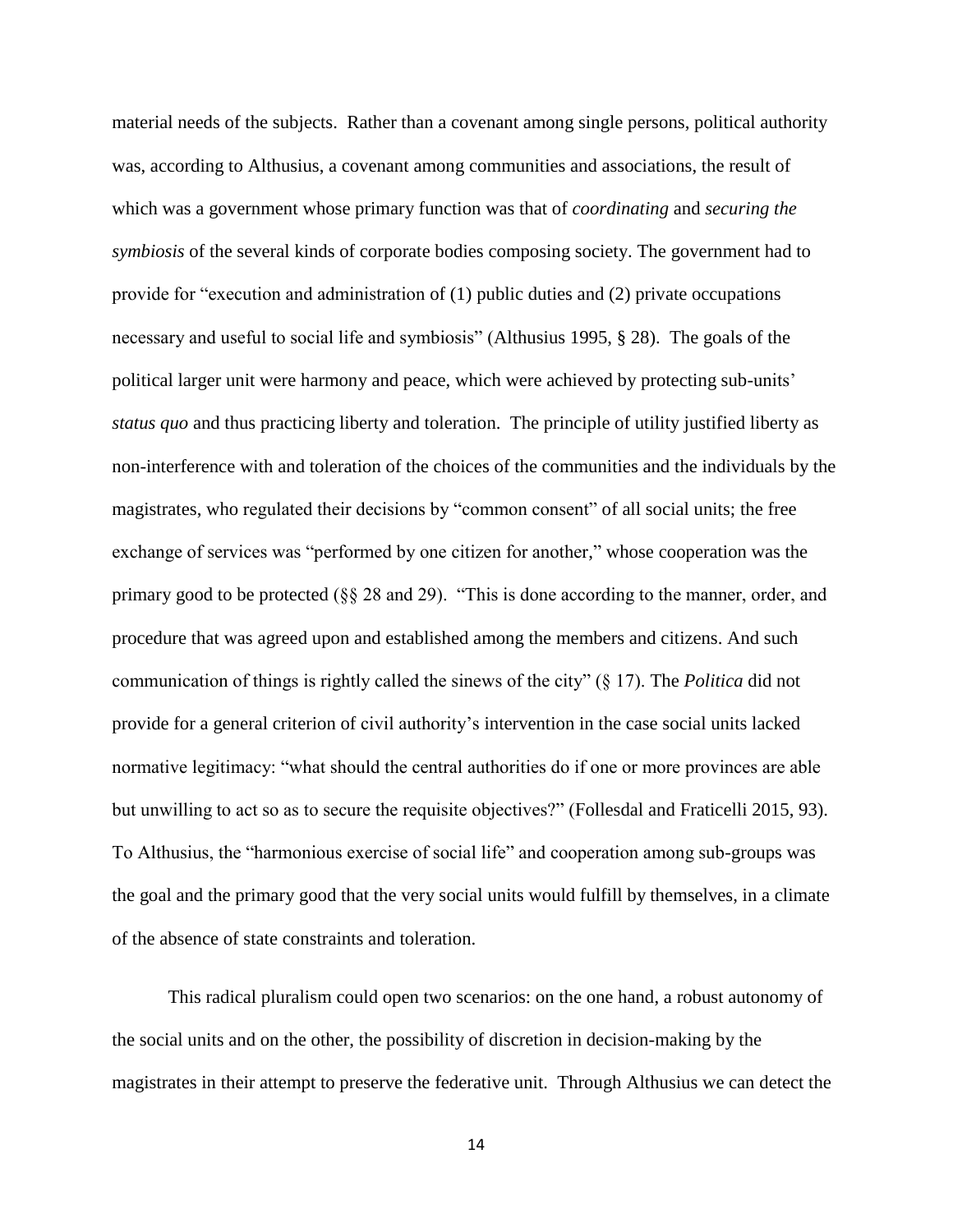major problem which we have mentioned at the start: the lack in subsidiarity of a central source of authoritative and legitimating principle that can guide judgments and decisions in the case of disagreement between social units and between them and the federative magistrates.

Within the tradition of Thomism, Catholic theology would propose a solution to that major problem by providing for a standard of legitimacy that was meant to inspire and rule both the communities and the persons belonging to them. The Catholic solution was found in the unanimous adhesion of all subjects (individual and collective) to a substantive good, which was a single one, dictated by God's will through the natural law down to the other legal orders, civil and moral. The meaning of the good was detected and interpreted by the magisterial authority of the Church and imposed on all subjects, individual and collective. Subsidiarity could thus have a centralized face and actually produce or justify a centralized authority with the power of determining and imposing objectives that the social units did not choose or want but had to endure and follow. If harmony was the good, the way it was achieved became secondary — on some occasion subsidiarity could be a strategy for imposing the goal of the whole over and above its parts. According to some contemporary critics of the EU, the Catholic centralizing vice fatally contaminates all kinds of subsidiarity (including its secular version), which can be thus a clever process of bureaucratic centralization (Davies 2006, 67).

The EU's subsidiarity came originally from Catholicism rather than Protestantism. It is an historical fact that its template was the encyclical *Quadragesimo Anno* (1931) which allowed the German syntagma *Subsidiarität* to deliver the Latin word to European languages in conjunction with the German redactions of the Pontifical document. The diffusion of this concept in the post-/anti-totalitarian context of Europe's democratic reconstruction was mediated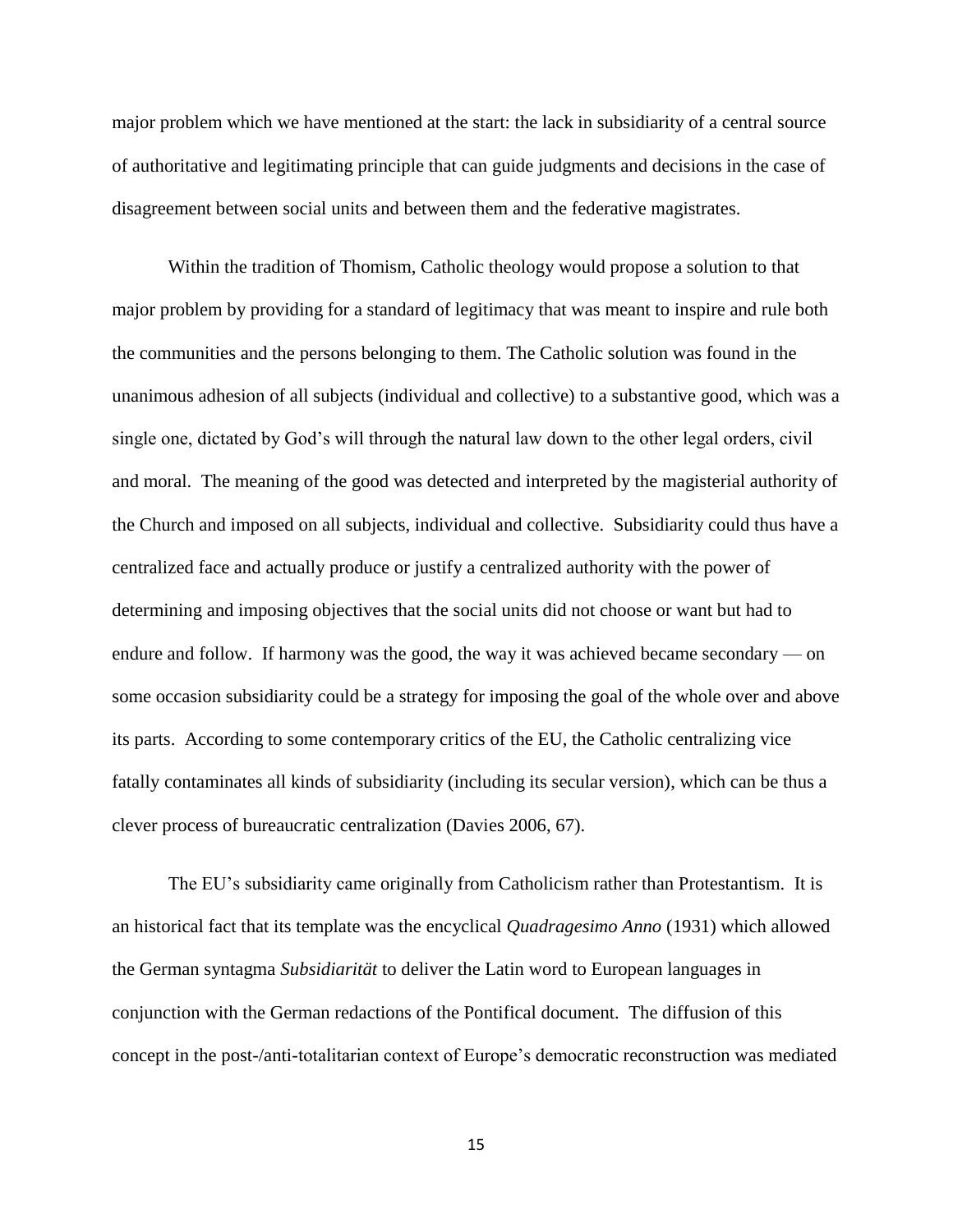by the Germano-Catholic tradition of corporatism and social solidarity (Barroche 2012, 24-29; Carozza 2003, 38).

The Catholic project of social federalization took place within a political and juridical context that was already occupied by the modern state and the liberal culture of rights and the market. It achieved its first doctrinal imprimatur as an emendation of liberalism and socialism in Pope Leo XIII's *Rerum Novarum* (1891), was rigorously explicated as an anti-totalitarian project in Pope Pio XI's *Quadragesimo Anno* (1931), and after WWII returned in the Vatican Council documents and in particular *Mater et Magistra* (1961), in which subsidiarity acquired the status of a democratic principle capable of moderating state's social prerogative: "State and public ownership of property is very much on the increase today. This is explained by the exigencies of the common good, which demand that public authority broaden its sphere of activity. But here, too, the 'principle of subsidiary function' must be observed. The State and other agencies of public law must not extend their ownership beyond what is clearly required by considerations of the common good properly understood, and even then there must be safeguards. Otherwise private ownership could be reduced beyond measure, or, even worse, completely destroyed" (*Mater et Magistra* n. 117).

Subsidiarity thus marked a turning point as it inaugurated a new Church strategy, which closed the book on frontal hostility to and the refusal of the nation-state (see for instance *The Syllabus of Errors*, 1864) in favor of a reconquest of the liberal society. Leo XIII provided for the coordinates of the new social doctrine of the Church, which situated in a revived Thomism the conditions for the compromise with modernity through a corporatist conception of society and the rejection of a contractarian and egalitarian justification of political authority. Social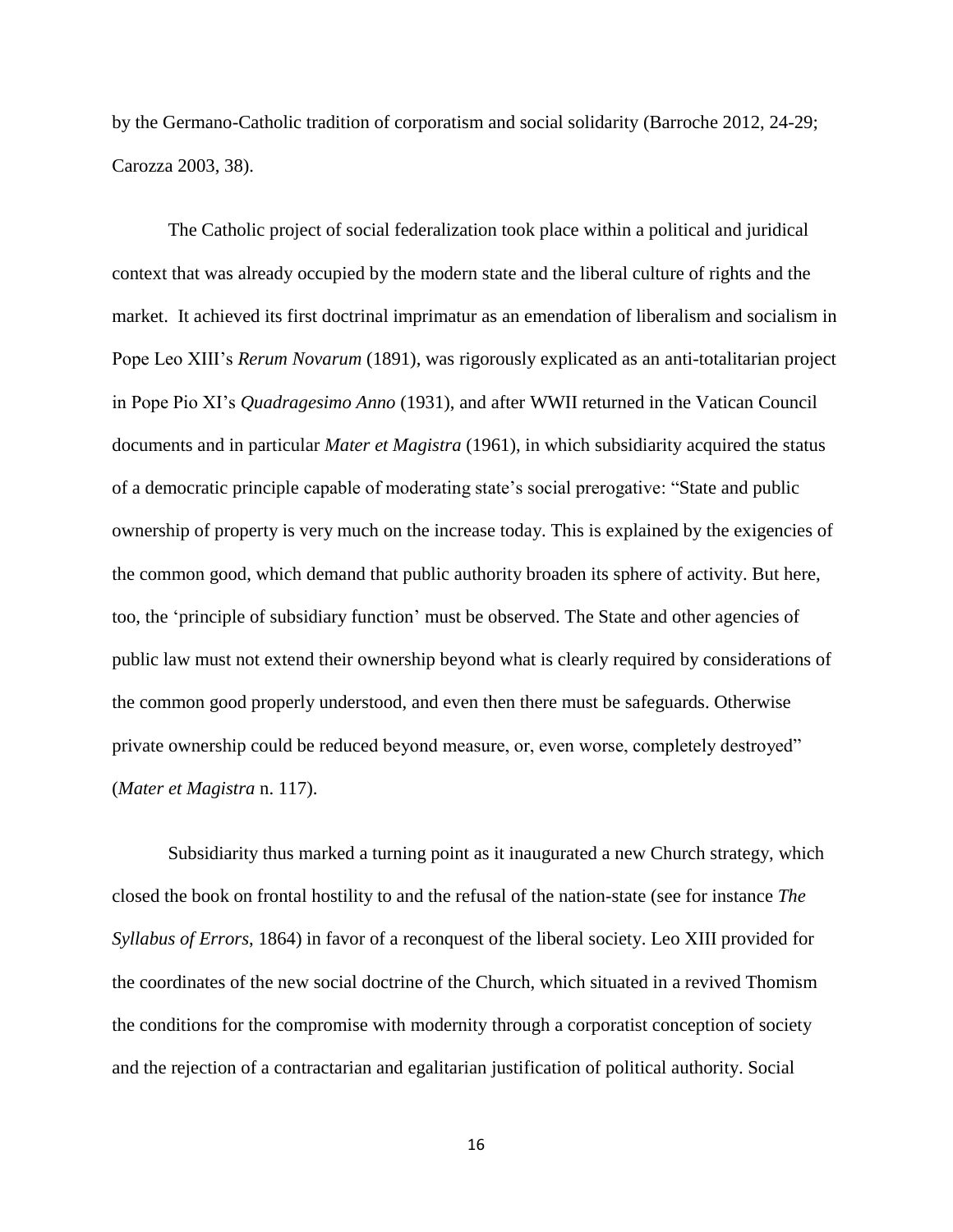corporatism defined the conditions for re-establishing a dogmatic link between authority and hierarchy in modern times. The Catholic fascination with fascism after WWI was the child of their common condemnation of both the liberal state and socialism, individualism and a classbased conception of society. Therefore, the totalitarian experience in the inter-war period marked a crucial turning point in the Catholic social doctrine.

Pope Pius XI's *Quadragsimo Anno* (a celebration of the *Rerum Novarum*'s fortieth birthday) disqualified both fascism and communism as totalitarian aberrations springing from the myth of the state, which became thus the major target. *Statolatria* (the worshiping of the state) was incubated in the modern doctrine of sovereignty: Pius XI's alternative against it was subsidiarity, not simply the separation of state and civil society as with liberalism. Much more radically, subsidiarity projected a new conception of the self-management of society that aimed at restoring dignity to the person through the reaffirmation of the principles of responsibility and charity. A corporate society could not provide for an answer to the vices of modernity (individualism and socialism) if the state did not renounce its primacy and accepted a role as a merely coordinating commander in presiding and protecting persons' ethical and religious life.

Advancing an argument that Cold War liberals would later resume against the democratic welfare state (e.g. the Trilateral Commission in its 1975 document on *The Crisis of Democracy*), the *Quadragesimo* held the totalitarian state responsible of weakening the authority of the state "overwhelmed and crushed by almost infinite tasks and duties" (QA n. 78). To restore authority to state institutions would require debunking the state-totalizing vocation and making society responsible for its needs through the direct participation of the persons and their communities, private or corporate agents. Self-caring according to the principle of proximity resulted in a radical restructuring of the entire collective edifice, from the state to civil society.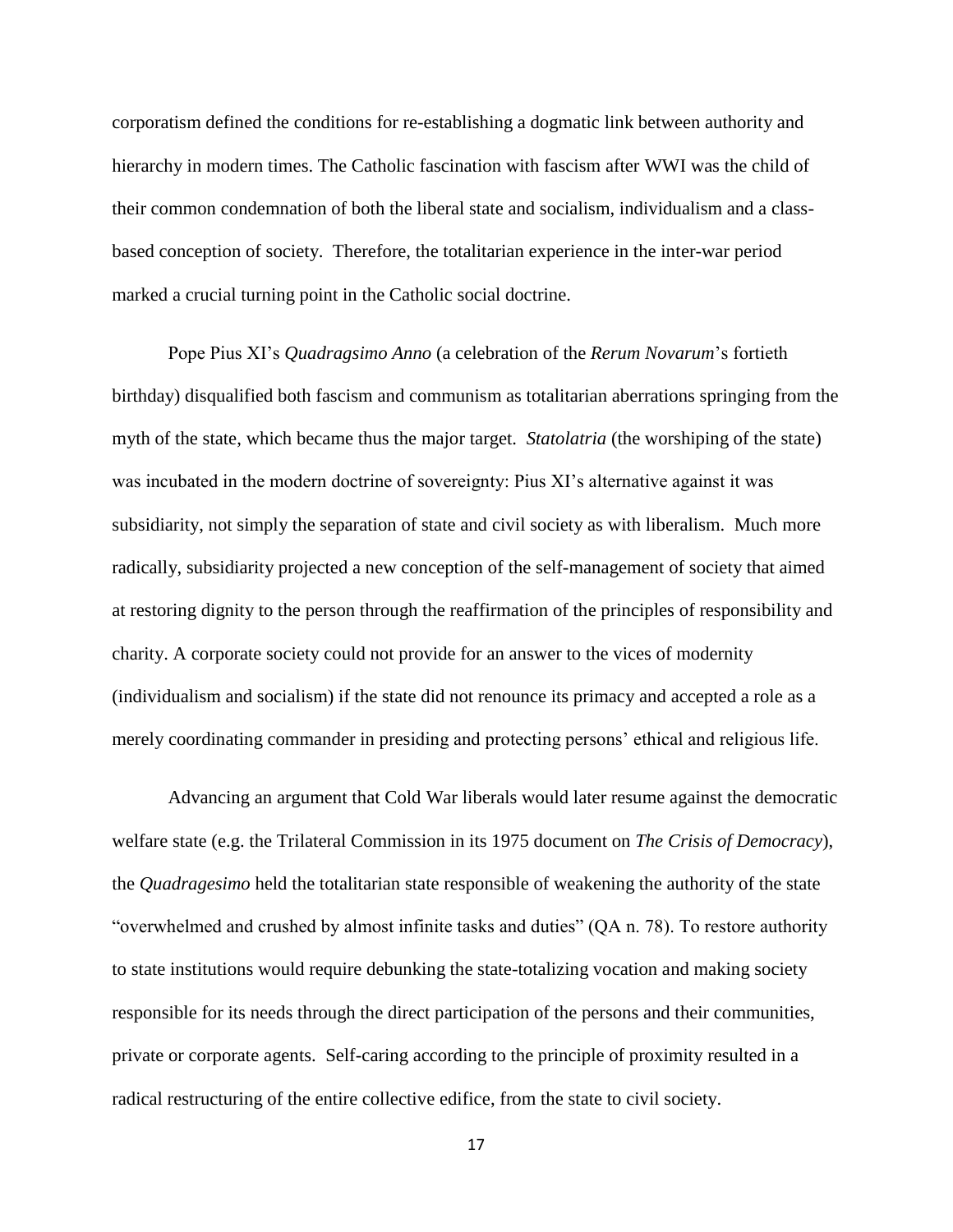Within the plan of restricting the role of the state, the 1931 encyclical defined the idea of subsidiarity as a logical consequence of a vision of justice that pivoted on individual responsibility, not state redistribution (QA n. 80). From this conception of justice, the definition of subsidiarity followed: "The supreme authority of the State ought, therefore, to let subordinate groups handle matters and concerns of lesser importance, which would otherwise dissipate its efforts greatly. Thereby the State will more freely, powerfully, and effectively do all those things that belong to it alone because it alone can do them: directing, watching, urging, restraining, as occasion requires and necessarily demands. Therefore, those in power should be sure than the more perfectly a graduated order is kept among the various associations, in observance of the principle of 'subsidiary function'. The stronger social authority and effectiveness will be the happier and more prosperous the condition of the State" (QA n. 80).

The Catholic strategy of re-conquering the liberal society achieved two additional objectives: it re-described society not as the home of individual rights (as with liberal "civil society") but in terms of an organic ethical life and federation of communities; and it made room for economic liberalism, which became a precious ally of subsidiarity against the social state. *Quadragesimo* declared that social groups and interests had to be able "to cooperate amicably" and in addition that their cooperation would rearrange the whole society according to principles that were neither liberal nor socialist: "guilds" and unified interests (common to workers and masters) "in the whole Industry or Profession" were depicted by Pius XI as the right associations that could make society central yet also a place of harmony, not conflict (QA n. 85). Not "hostile classes" but "harmonious cooperation," not "enmity and strife" but integration of forces and aims. The Catholic corporate social theory reinterpreted the main categories of modernity and assessed quite an extraordinary score: emancipating corporatism from the state-centered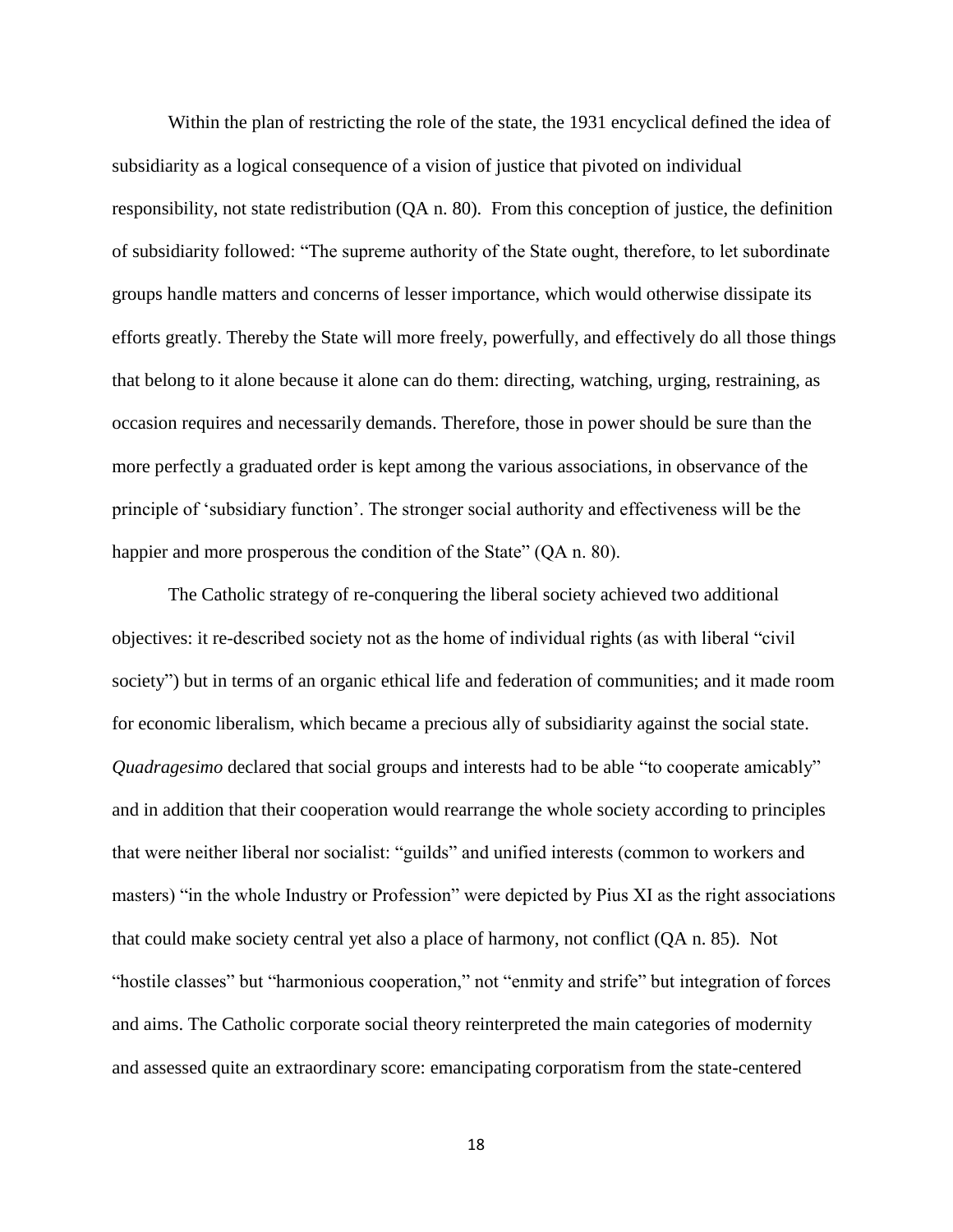doctrine (Fascist totalitarianism) and making it compliant with a market economy and economic liberalism, and thus becoming a valid alternative to the social-democratic models of aggregation and redistribution after WWII.

Concluding this quick overview over the religious roots of subsidiarity, old and recent, some clarification is needed to bring us back to the issue of the overlap of its concepts of pluralism and association with liberalism. Although liberalism and Catholicism have a common enemy (the sovereign state form), the way they conceptualize pluralism and association is different. Concerning the former, the kind of pluralism that Catholic subsidiarity proclaimed since 1891 is not internal to a liberal perspective, as it is not the outcome of the individual freedom of choice in view of satisfying preferences. Pluralism in Catholic corporatism was not part of an individualistic philosophy (Locke's conception of individual rights was the main target of neo-Thomism); it was engrafted not on consent and the principle of individual freedom but on the person's duties toward the community: the family *in primis*, and then the parishes, and the voluntary cooperation and charitable mutuality among producers (workers/industrialists, and peasants/agrarians). As for association, the community to which Catholic subsidiarity referred to as the substance of pluralism was not reducible to an interest-based form of agreement among interest-bearers, as with unionism, for instance, or other instrumental associations in civil society. Community entailed a denial of the principle of voluntary agreement, the basic condition of the liberal paradigm of association. The Catholic notion of the community figures as a form of ethical life in which the person chooses only partially: for instance, the family is a natural association, yet not in the sense in which Locke would have it, or as a voluntary union among two persons who autonomously choose to unite, procreate, and eventually separate. In Thomism, the family is a natural community insofar as not based on individual agreement but is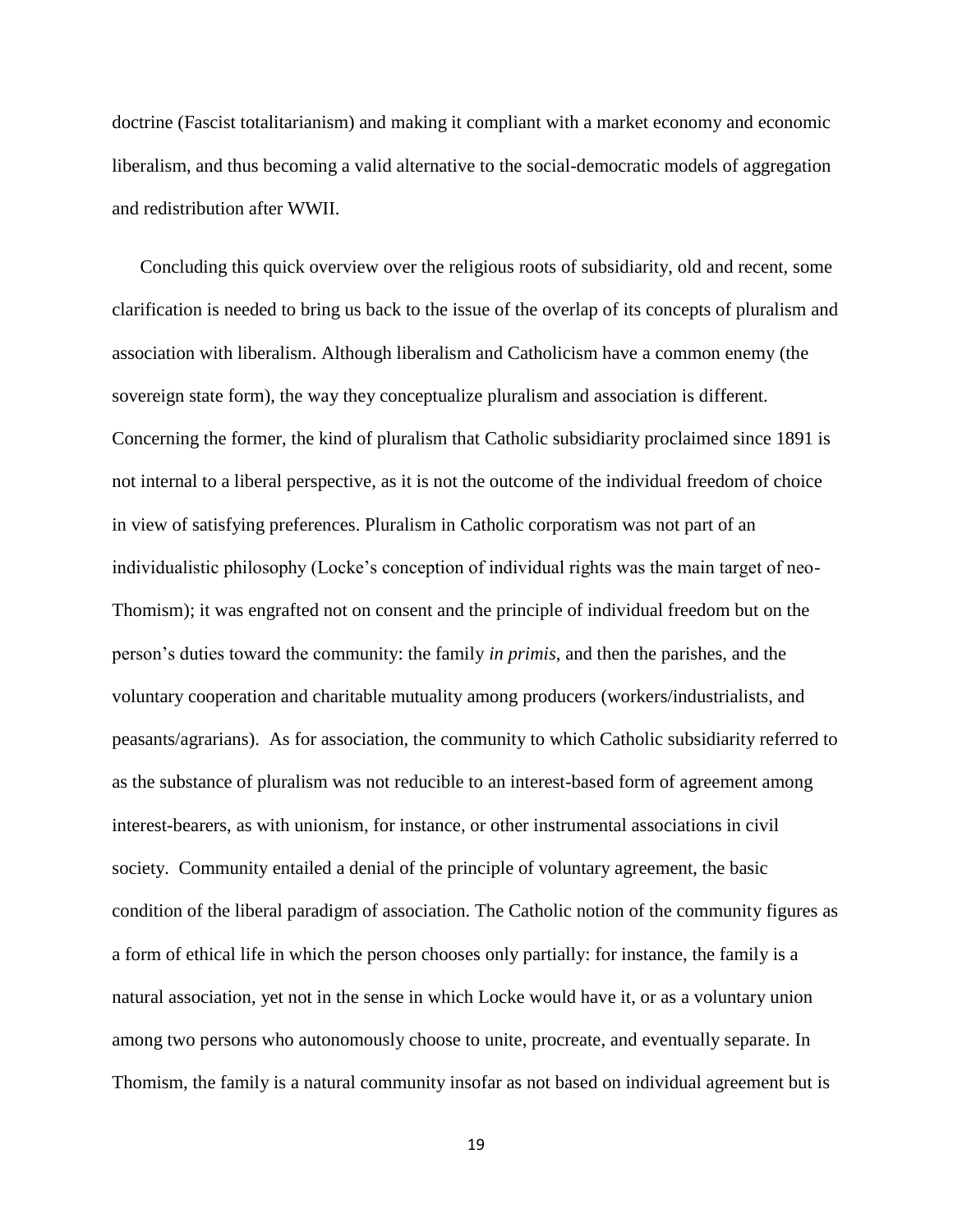a sacrament or the Church's binding command to actuate God's will, which coincides with the good of the persons and the human race. Family is a domain of duties, not rights, and is part of the natural order ruled by the divine law, not of civil society ruled by individual rights. More profoundly than all other social communities, family is a place of harmony and love (*caritas*) within which persons can pursue sainthood or salvation and form their social sentiments.

The renaissance of Thomism after WWII testified to Catholicism's hegemonic project of redirecting the discourse of human rights by situating it within an anti-contractarian perspective so as to, on the one hand, cure the discourse of rights of the malaise of individualism and on the other, cure the malaise of the political theology of immanentism (popular sovereignty) and restore the mono-archic authority of the Church in setting limits on rights and liberty and redefining social justice (Baskwell 2006; Menozzi 2012; Invernizzi Accetti 2015). The image of a struggle between "integral humanism" and "totalitarian humanism" (expressions that are rooted in Catholic philosophy thanks to Jacques Maritain and that have been recently refurbished by Charles Taylor, 2002, chap. 8) permeates and is somehow complementary to the otherwise complex and multifaceted Catholic anti-liberal project, which after WWII Democratic Christian Parties took onto themselves to actualize (Maritain 1960). Subsidiarity's moderation of the prerogative of the sovereign state would play a crucial role in the process of European integration, two tasks that lived in symbiosis through the years (as it is claimed also by EU's founding fathers, many of whom were Catholic, like Alcide De Gasperi, Konrad Adenauer, and Robert Schumann) (Müller 2011).

# *Refederalizing European Society(ies)*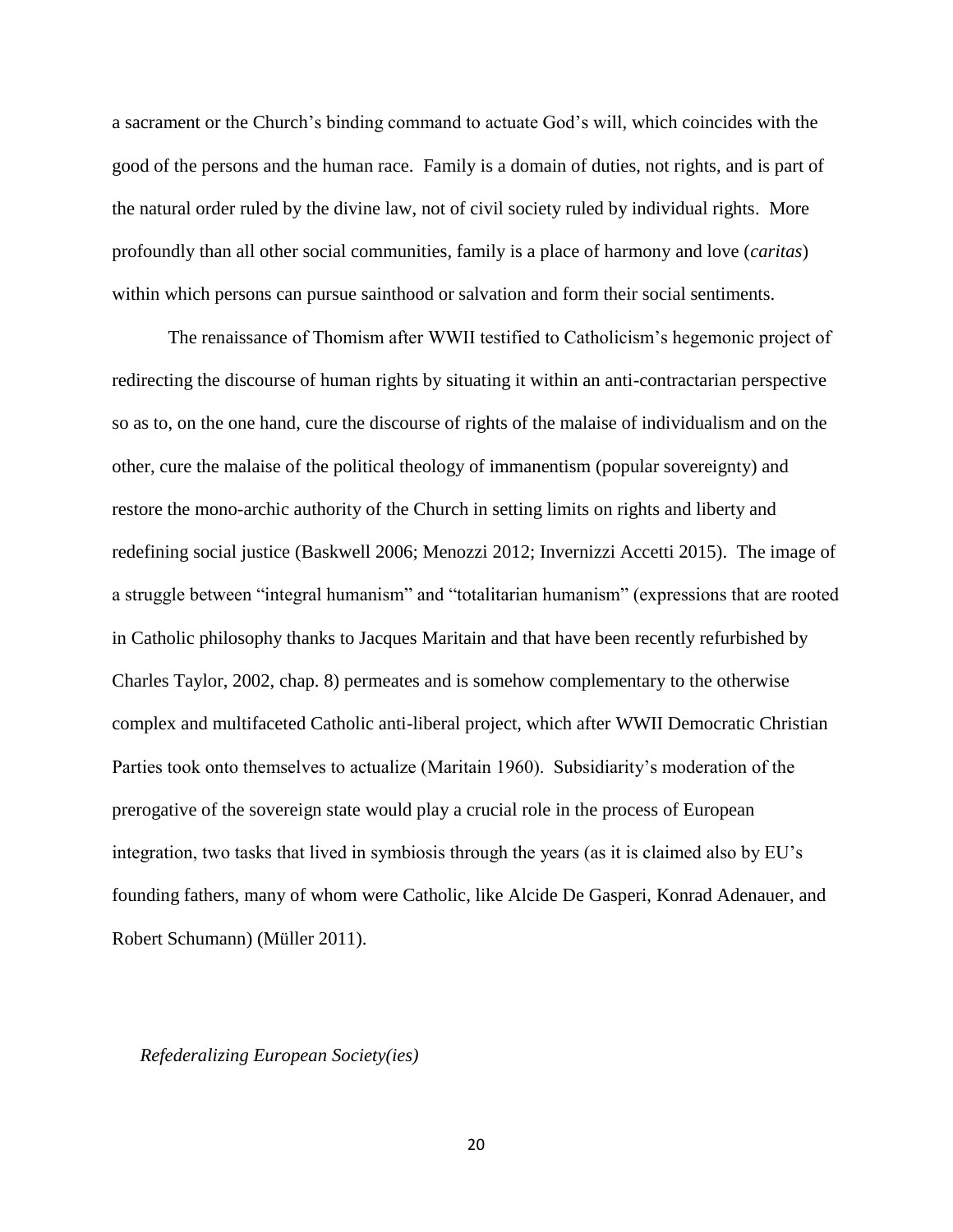The social federalization that an ancient cosmopolitan institution like the Catholic Church fostered in the course of its confrontation with the sovereign state resonates with its renaissance in contemporary Europe, which is the home of a new form of cosmopolitan federalization that includes social and local communities, and the several stages of bureaucratic governance for the management of many of the functions that the nation-state has performed for several decades and is now devolving to society. As Barroche writes (2012, 32-33), subsidiarity became the name of a political strategy of European unification that was meant to favor governance over government and management over politics yet without denying democracy, which acquired the meaning of a social system, as Alexis de Tocqueville had envisaged—a bottom-up project of integration relying on the voluntary cooperation of social actors and local administrations, from the communes up to the regions, and the member-states to the Union. It was in fact state politics that subsidiarity contained, not so much the democratic ideal of voluntary participation, and it was the lawmaking institutions of the state-members it wanted to diminish, not so much their administrative, judicial, and coercive functions. Subsidiarity became through the years the name of an alternative to parliamentary democracy, its politicization of public and social issues, and its resistance to sacrificing the national constituency's interests to the prerogatives of a regulatory Community.<sup>v</sup>

The European strategy of subsidiarity succeeded in deflating the burden of political federalism (as a state-based project) while deepening administrative integration (as a governance project), which meant de facto bringing subsidiarity back to its original Catholic spirit: expanding the power of social and territorial communities, not in order to disintegrate society into its micro-components (radical pluralism) but in order to strengthen its union through a complex and hierarchical system of indirect responsibilities and mutual conveniences. From the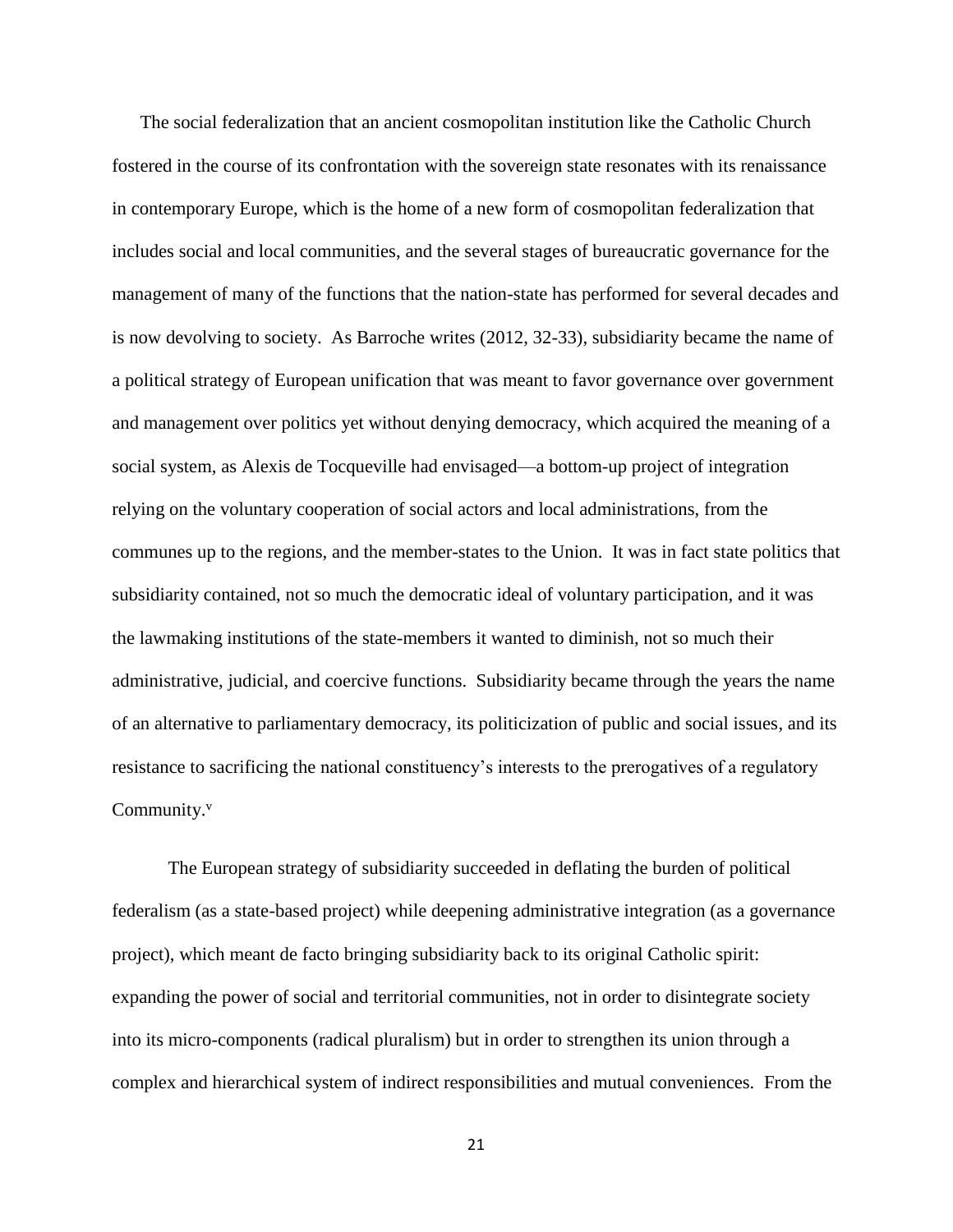point of view of doctrine, secular or European subsidiarity reconfigured Catholicism's original task of making social units capable of governing themselves. In this sense it is not an exaggeration to interpret the EU as the major project coming from the anti-totalitarian as anti-Enlightenment revision of politics that began in the inter-war period. That a Catholic politician actively engaged in Catholic unionism, Jacques Delors, became a key figure in the EU politics of subsidiary confirms and actually completes this picture. To Delors we owe the switch in both the conception and the vocabulary of the EU's social project from social-democratic to social-Christian.<sup>vi</sup>

In the history of the EU, subsidiarity marched together with the building of several layers of administrative authorities ("multilevel governance") that comprised local and regional autonomy according to the principles of proximity and self-responsibility (Piattoni and Schönlau 2015, 32-54). The steps in the process of subsidiary integration have been consistently defined from the Charter of local and regional governance (1985) to the Regional Conference (1991). Finally, the Treaty of the Union (Maastricht) declares subsidiarity and proportionality to be the two principles that rule the EU competences and intervention and that put in action proximity and self-responsibility (Art. 5). Without being and becoming a political federation, the EU federalized itself in its functions – and only subsidiarity could make that possible. Thus we may legitimately say that subsidiary is the engine that moves and directs the EU.

The EU equipped itself to solve the problems existing in the two forms of Christian subsidiarity we revisited above, radical pluralism and a pluralism tamed by a unitary and central command: on the one hand the good of sub-units came first, and on the other the good of subunits was engrafted *within* a common notion of the good that unified the whole in a top-down process of command. The latter scheme offered a viable indication for a revisionist interpretation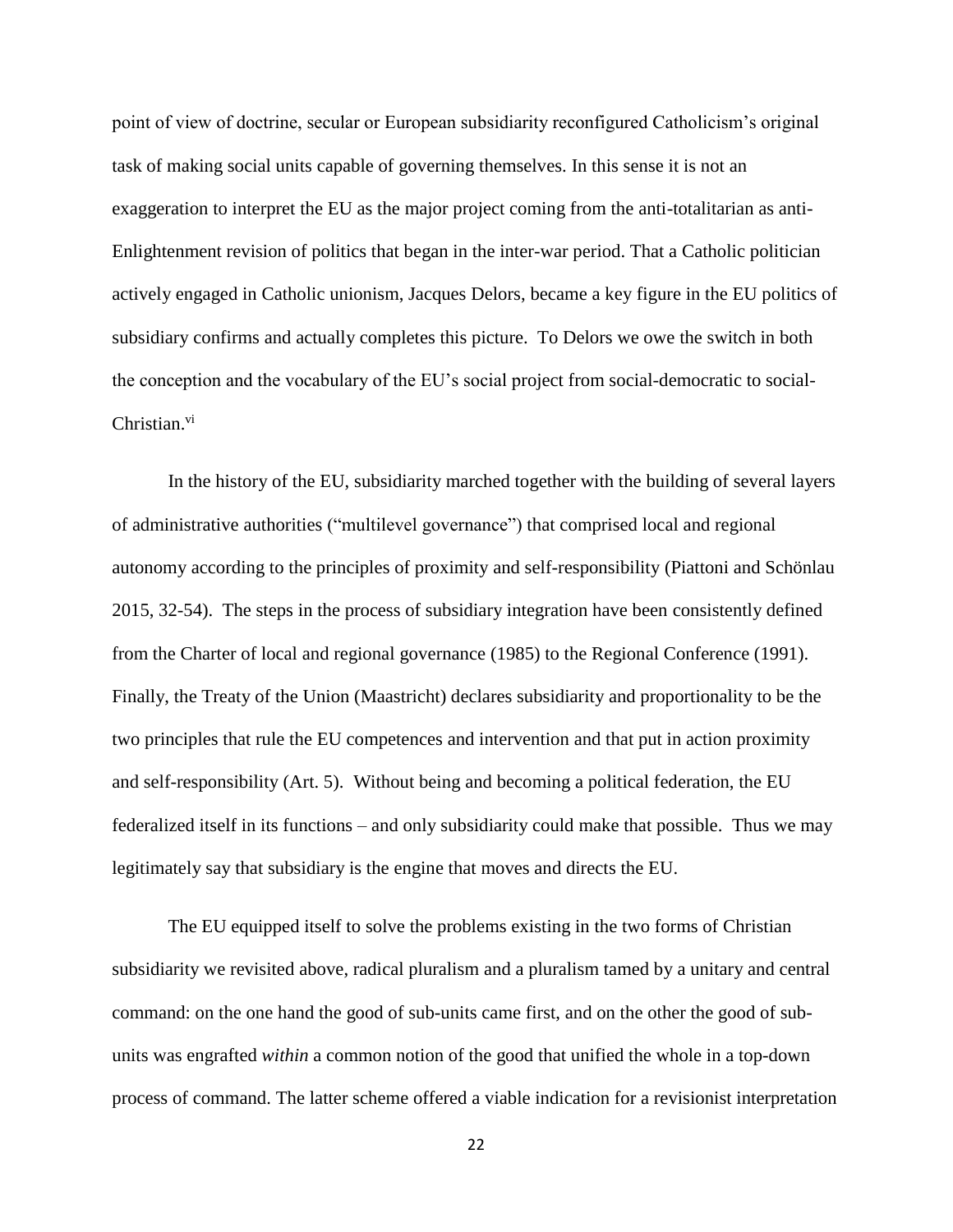of the sovereignty of the member-states: the jurisdictional problem needed to be settled first, before the conception of subsidiarity—the standards and objectives of the social order were the given in relation to which subsidiary was implemented. As we read in Art. 4 of the European Treaty: "The Member States shall facilitate the achievement of the Union's tasks and refrain from any measure which could jeopardize the attainment of the Union's objectives."

The EU's common notion of the good and the basis of its authority was redefined in terms of human rights. In the Treaty, the fundamental rights and principles of subsidiarity are treated separately with a clear indication that the former are not and cannot be an object of bargaining. In effect, subsidiarity is justified insofar as local and associational units can better meet human rights' requirements than can a centralized state sovereignty. Somehow these two sets of principles —universal and local— have been conceived so as to neutralize the risks that social federalization embodies: that of centralization (which subsidiarity may provoke if central authorities have to determine the objectives and impose them against sub-units' preferences or interests if needed) and that of fragmentation (when the lack of a method for balancing between the Union and the local interests translates into an unbalanced power of the local goals over the communal ones). From the human rights point of view, fragmentation is an even greater risk than centralization because communities entail unequal powers within and in relation to each other: "This is a reason why many hold that a principle of subsidiarity must be supplemented with human rights protection against the subunit authorities" (Follesdal and Fraticelli 2015, 102). The European Convention on Human Rights is supposed to do exactly that.

In a socially federalized Europe without a federal state, the condition for equal rights protection is delegated to the Court, which acquires a prominent role, higher than political institutions and whose legitimacy springs from the declaration of rights in the several treaties that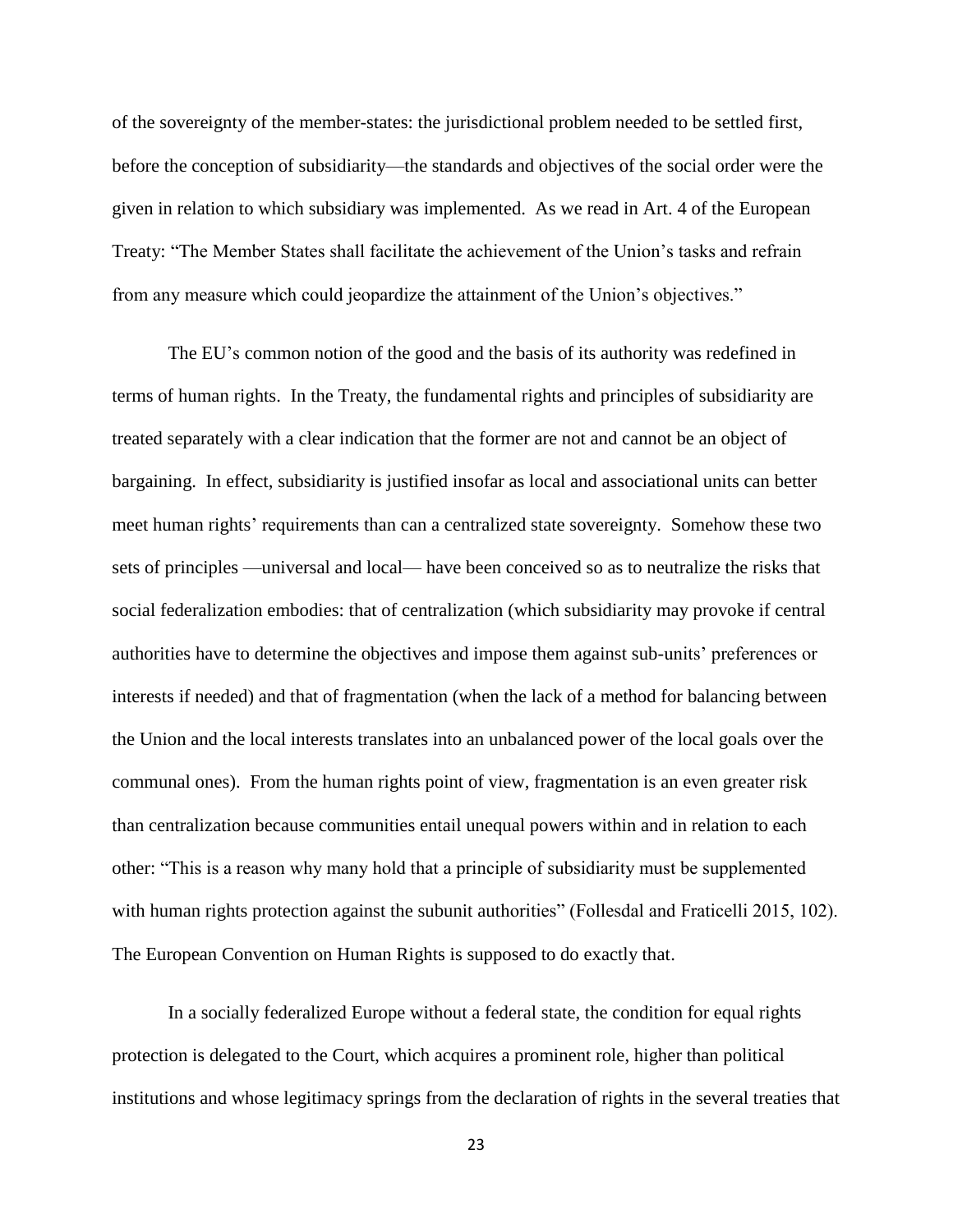have been sealing the European Union since the Treaty of Rome (1957) and from each national constitution. Subsidiarity is thus acknowledged as the strategy that can only allow the statemembers to amend their territorial limitation in applying human rights and to work for accommodation that is primed to "justify the necessity of international cooperation, assistance, and intervention": "The doctrine of the 'margin-of-appreciation', first developed by the European Court of Human Rights (ECHR), is the most notable example" (Jachtenfuchs and Krisch, 2016, 8).

Based on premises that are at once universalistic and particularistic (inspired by a notion of the person that transcends the citizen status and is attentive to her concrete life conditions), the European politics of subsidiarity generated a cascade phenomenon that penetrated all memberstates in a top-down process of juridical and administrative adaptation. After Maastricht, national parliaments became the "official guardians of the acceptance of the principle of subsidiarity" (Barroche 2014, 70-72). In Italy, for instance, the insertion of subsidiarity (both vertical and horizontal) in law Administration in 1997 achieved constitutional recognition with the important reform of the Constitution (its Title V) in 2000, which redesigned the powers and prerogatives of the central State, Regions, Provinces, and Municipalities. That reform was welcomed as an example of a kind of social reformism that would amend the universalistic ambitions of the central state with a strategy of succour attentive to specific needs (managed preferably by private secular and religious organizations) and with the public playing the role of checking the outputs and assessing the criteria of functionality. In Italy, the debate on subsidiarity brought to the fore a bipartisan spirit, a consensus that transcended ideological differences between right and left and between secular and religious positions; it registered a molecular transformation of the whole society following several years of EU subsidiarity. In Ernesto Laclau's vocabulary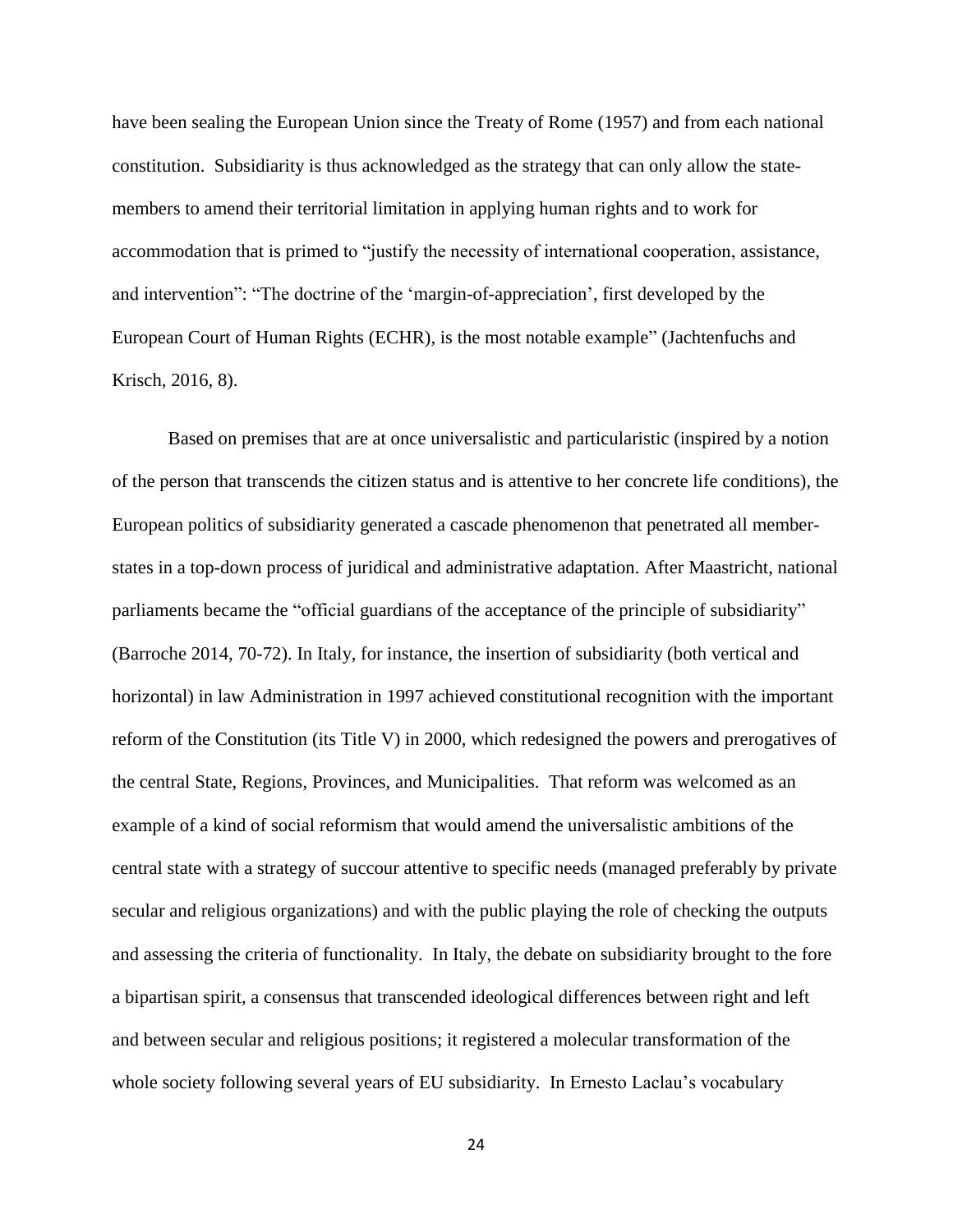(2005), I would say that subsidiarity is the "equivalence" that unifies a plurality of anti-sovereign claims that are, individually taken, different and even antagonistic, such as the philosophy of individualism that inspires economic liberalism and the philosophy of social corporatism that inspires Catholicism. It is the ideology that, after the demise of traditional political ideologies, has come to dominate the public and political arena and paved the way for a doctrinaire justification of the interchangeability of the public and the private, in fact a modification of the meaning of citizenship.

Subsidiarity is thus more than a practice. It is an organic conception of society and government that proves capable of projecting a new meaning of citizenship, one that is not connected primarily to the authorizing individual subject —the citizen as the depository of the basic legitimating power through her/his right to suffrage— but to a package of functions and rights that persons acquire when entertaining a direct relationship with the administration. This *administrative citizenship* applies to all persons who are in contact with public administrations, from the municipal up to the member-states and to the EU, for the most diverse reasons, and asks for administrative simplification and clarity of rules and procedures, and vindicates the right to know the reasons why decisions have been made. Subsidiarity has achieved the goal it was supposed to achieve since it was first proposed by the Church in 1931: correcting the bipolar paradigm of individual citizen/state that has sustained modern democratic citizenship since the French revolution, and devising a society that is made of a rich plurality of intermediary bodies, in which proximity of needs and participation are the ethical forces that the idea of human rights animates and legitimizes. In Europe, subsidiary is the name of a post-totalitarian paradigm of politics.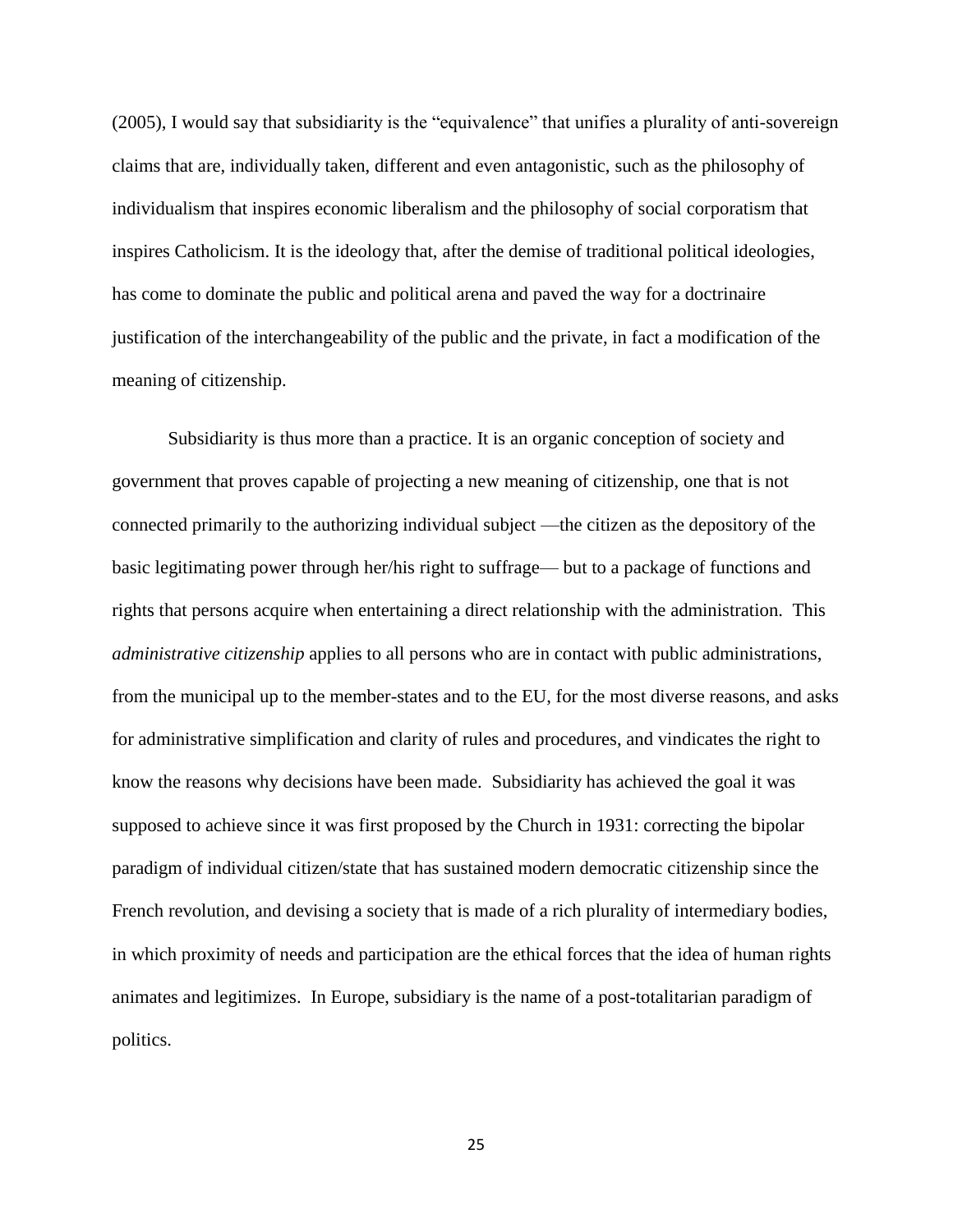# Bibliography

Althusius, Johannes. 1995. *Politica. An Abridged Translation of Politics Methodically Set Forth and Illustrated with Sacred and Profane Examples* (first ed. 1603) Edited and translated with an Introduction by Frederick S. Carney. Indianapolis: Liberty Fund.

Barroche, Julien. 2014. "La subsidiarité: quelle contribution à la construction européenne?," *Revue Projet* no. 340: 66-75.

ID., 2013. "L'Ėtat contre lui-même," in *Raisons politiques* 49, no. 1:153-71.

ID., 2012. *Ėtat, libéralisme et christianisme. Critique de la subsidairité européenne*. Paris: Dalloz.

Baskwell, Patrick. 2006. "Kuyper and Apartheid: A Revisiting," *HTS Theological Studies/Teologiese Studies*, 62, no. 4: 1269-90.

Bednar, Jenna. 2014. "Subsidiarity and Robustness. Building the Adaptive Efficiency of Federal Systems." In *Federalism and Subsidiarity. Nomos LV* ed. James E. Fleming and Jacob T. Levy, 231-57. New York and London: The New York University Press.

Bermann, George. 1994. "Taking Subsidiarity Seriously: Federalism in the European Community and the United States," *Columbia Law Review*, 94: 331-456.

Calabresi, Steven G. and Lucy D. Bickford. 2014. "Federalism and Subsidiarity: Perspectives from U.S. Constitutional Law." In *Federalism and Subsidiarity. Nomos LV*, ed. Fleming, James E. and Jacob Levy, 123-89. New York and London: The New York University Press.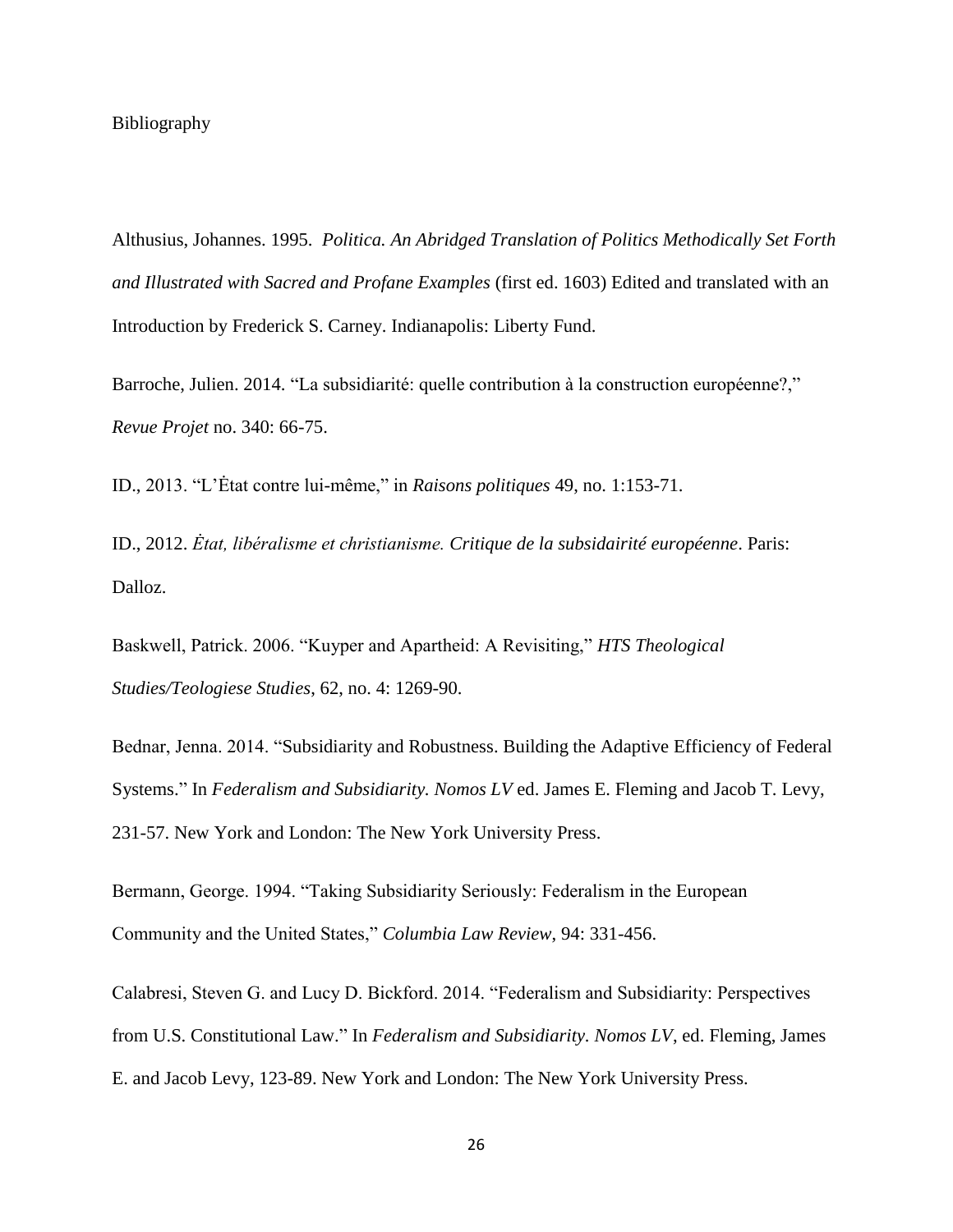Carozza, Paolo G. 2006. "Sussidiarietà e diritti fondamentali: un contributo europeo al diritto internazionale?." In *Esiste ancora la comunità transatlantica?*, ed. Vittorio E. Parsi, Serena Giusti e Andrea Locatelli, 233-54. Milano: Vita e Pensiero.

Carozza, Paolo G. 2003. "Subsidiarity as a Structural Principle of International Human Rights Law," *Journal Articles*. 564. [http://scholarship.law.nd.edu/law\\_faculty\\_scholarship/564](http://scholarship.law.nd.edu/law_faculty_scholarship/564) (accessed 4/29/2016).

Cassese, Sabino. 2001. "L'arena pubblica. Nuovi paradigmi per lo Stato," *Rivista trimestrale di diritto pubblico*, no. 3:601-50.

Cohen, Jean L. 2015. "Pluralism, Group Rights and Corporate Religion," *Netherlands Journal of Legal Philosophy*, 44, no. 3: 264-278.

ID. 2012. *Globalization and Sovereignty: Rethinking Legality, Legitimacy, and Constitutionalism*. Cambridge: Cambridge University Press.

ID. 2012b. "The politics and risks of the new legal pluralism in the domain of intimacy," *International Journal of Constitutional Law* 10: 380-397.

Cotturri, Giovanni. 1986. *La sinistra degli indipendenti* e *La società della politica istituzionale*. In Id., *Militanza senza appartenenza*. *Schede su movimenti e associazioni della politica diffusa*, n. 6 of *Materiali e atti* of the journal *Democrazia e diritto* n. 1 (January-February).

Davis, Gareth. 2006. "Subsidiarity: The Wrong Idea, In The Wrong Place, At The Wrong Time," *Common Market Law Review*, 43, no. 1: 63-84.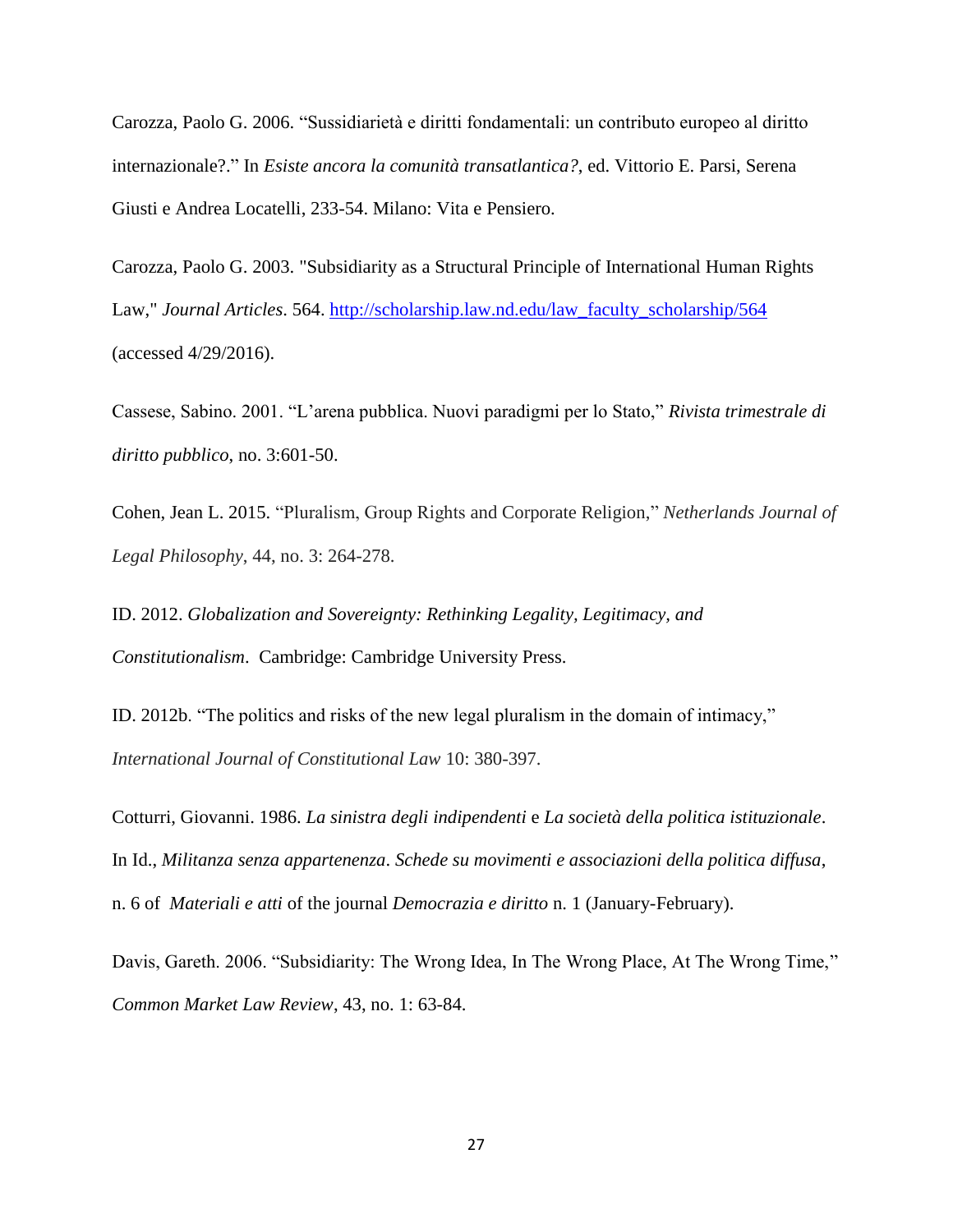Evans, Michelle. 2013. "The Principle of Subsidiarity as a Social and Political Principle in Catholic Social Teaching," *Solidarity: The Journal of Catholic Social Though and Secular Ethics*, 3, no. 1: 44-60.

Evans, Michelle and Augusto Zimmermann. 2014. eds of *Global Perspectives on Subsidiarity*. Rotterdam: Springer Netherlands.

Fogarty, Christian. 1957. *Christian Democracy in Western Europe, 1820-1957*. Notre Dame, Ill.: University of Notre Dame Press.

Follesdal, Andreas. 1998. "Survey Article: Subsidiarity," *Journal of Political Philosophy*, 6, n. 2: 190-218.

Follesdal, Andreas and Victor M. Muñis-Fraticelli. 2015. "The Principle of Subsidiarity as a Constitutional Principle in the EU and Canada," *Les ateliers de l'éthique/The Ethics Forum*, 10, no. 2: 89-106.<http://id.erudit.org/iderudit/1035329ar> (accessed 04/10/2016).

Held, David. 1995. *Democracy and the Global Order: From the Modern State to the Cosmopolitan Governance*. Stanford: Stanford University Press.

Kersbergen, Kees van. 1995. *Social Capitalism: A study of Christian democracy and the welfare state*. London and New York: Routledge.

Jachtenfuchs, Markus and Nico Krisch. 2016. "Subsidiarity in Global Governance," introduction to a symposium in *Law & Contemporary Problems,* vol. 79 (forthcoming).

Invernizzi Accetti, Carlo. 2015. *Relativism and Religion: Why Democratic Societies Do Not Need Moral Absolutes*. New York: Columbia University.

Laclau, Ernesto. 2005. *The Populist Reason*. London: Verso.

Maritain, Jacques. 1960. *Scholasticism and Politics*. Garden City, NY: Image Books.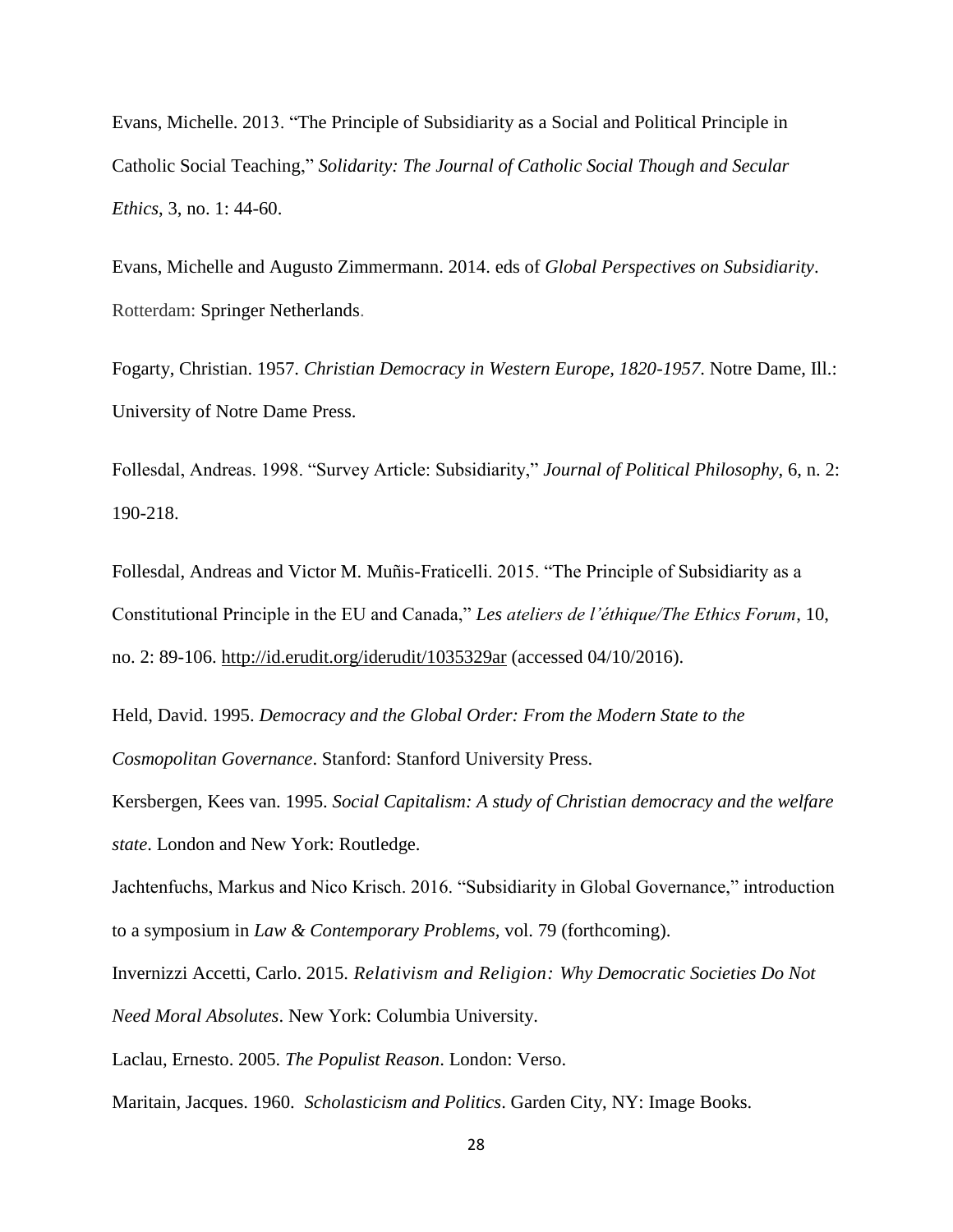Mater et Magistra. 1961. [http://w2.vatican.va/content/john-xxiii/en/encyclicals/documents/hf\\_j](http://w2.vatican.va/content/john-xxiii/en/encyclicals/documents/hf_j-xxiii_enc_15051961_mater.html)[xxiii\\_enc\\_15051961\\_mater.html](http://w2.vatican.va/content/john-xxiii/en/encyclicals/documents/hf_j-xxiii_enc_15051961_mater.html) (accessed July 2017).

Menozzi, Daniele. 2012. *Chiesa e diritti umani*. *Legge naturale e modernità politica dalla Rivoluzione francese ai nostri giorni.* Bologna: Il Mulino.

Millon-Delson, Chantal. 1992. *L'Ėtat subsidiaire. Ingérence et non-ingérence de l'Ėtat: le principle de subsidiarité aux fondements de l'histoire européenne*. Paris: PUF.

Moyn, Samuel. 2015. *Christian Human Rights (Intellectual History of the Modern Age)*. Philadelphia: University of Pennsylvania Press.

Müller, Jan-Werner. 2011. *Contesting Democracy: Political Ideas in Twentieth-Century Europe.* New Haven: Yale University Press.

Muniz-Fraticelli, Victor M. 2014. *The Structure of Pluralism*. Oxford: Oxford University Press.

Neuman Gerald L. 1996. "Subsidiarity, Harmonization, and Their Values: Convergence and Divergence in Europe and the United States," *Columbia Journal of European Law*, 2, no. 3: 573- 82.

Nuzzo, Mario. 2015. *Il principio di sussidiarietà nel diritto privato: I - Potere di autoregolamentazione e sistema delle fonti. Autonomia privata e diritto di famiglia. Attività negoziale e composizione alternativa delle liti*, ed. Mario Nuzzo. Torino: Giappicchelli Editore. Piattoni, Simona and Justus Schönlau. 2015. *Shaping EU Policy from Below: EU Democracy and the Committee of the Regions*. Cheltenham, UK; Northampton, Ma, USA: Edward Elgar. *Quadragesimo Anno. Encycical of Pope Pius XII on Reconstruction of The Social Order*. 1931. [http://w2.vatican.va/content/pius-xi/en/encyclicals/documents/hf\\_p-](http://w2.vatican.va/content/pius-xi/en/encyclicals/documents/hf_p-xi_enc_19310515_quadragesimo-anno.html)

[xi\\_enc\\_19310515\\_quadragesimo-anno.html](http://w2.vatican.va/content/pius-xi/en/encyclicals/documents/hf_p-xi_enc_19310515_quadragesimo-anno.html) (last accessed July 2017).